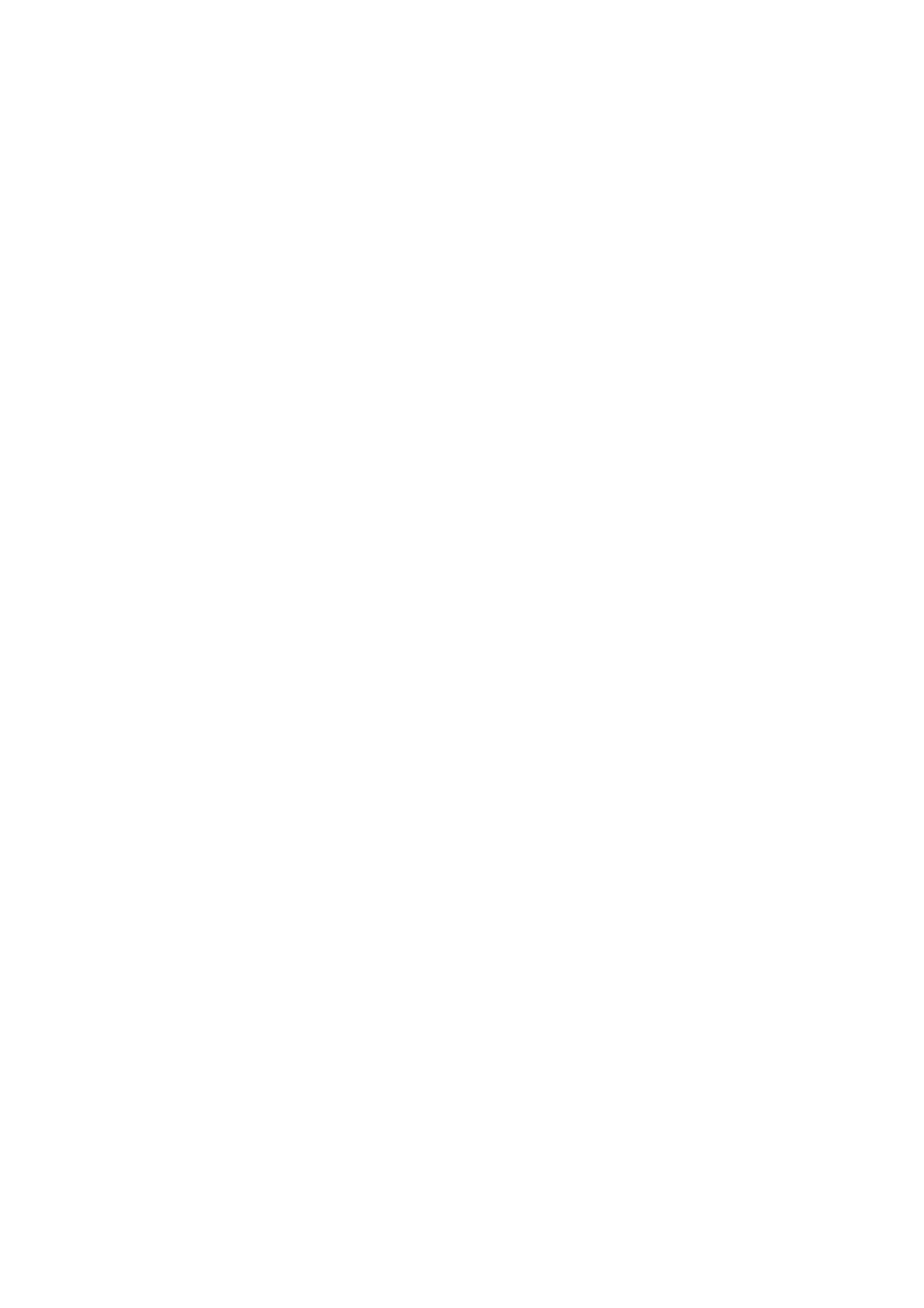# **Executive summary**

Burgess and Crowley Limited (the Company) operates a quarry located on East Road in Toko, in the Patea catchment. This report for the period July 2013 to June 2015 describes the monitoring programme implemented by the Taranaki Regional Council (the Council) to assess the Company's environmental performance during the period under review, and the results and environmental effects of the Company's activities.

During the 2013-2015 monitoring period, the Company held four resource consents, which included a total of 38 conditions setting out the requirements that the Company had to satisfy. Of these consents, one was related to the take and diversion of groundwater, two consents related to stormwater discharge, and one consent related to the discharge of waste onto and into land at this site.

#### **During the monitoring period, the Company demonstrated an overall high level of environmental performance.**

The Council's monitoring programme for the period under review included eight inspections and one water sample collected for physicochemical analysis.

The monitoring showed that the site was processing and storing a lot of product on site at times during the monitoring period. Stormwater was directed to the ponds. During the inspections the silt controls were in place and the stormwater discharge complied with consent limits. The cleanfill area generally looked good.

During the monitoring period, the Company demonstrated a high level of environmental and administrative performance with the resource consents. The Council was not required to undertake significant additional investigations and interventions, or record incidents, in association with the Company's conditions in resource consents or provisions in Regional Plans.

For reference, in the 2013-2014 year, 60% of consent holders in Taranaki monitored through tailored compliance monitoring programmes achieved a high level of environmental performance and compliance with their consents, while another 29% demonstrated a good level of environmental performance and compliance with their consents. In the 2014-2015 year, 75% of consent holders in Taranaki monitored through tailored compliance monitoring programmes achieved a high level of environmental performance and compliance with their consents, while another 22% demonstrated a good level of environmental performance and compliance with their consents.

This report includes a recommendation for the 2015-2017 period.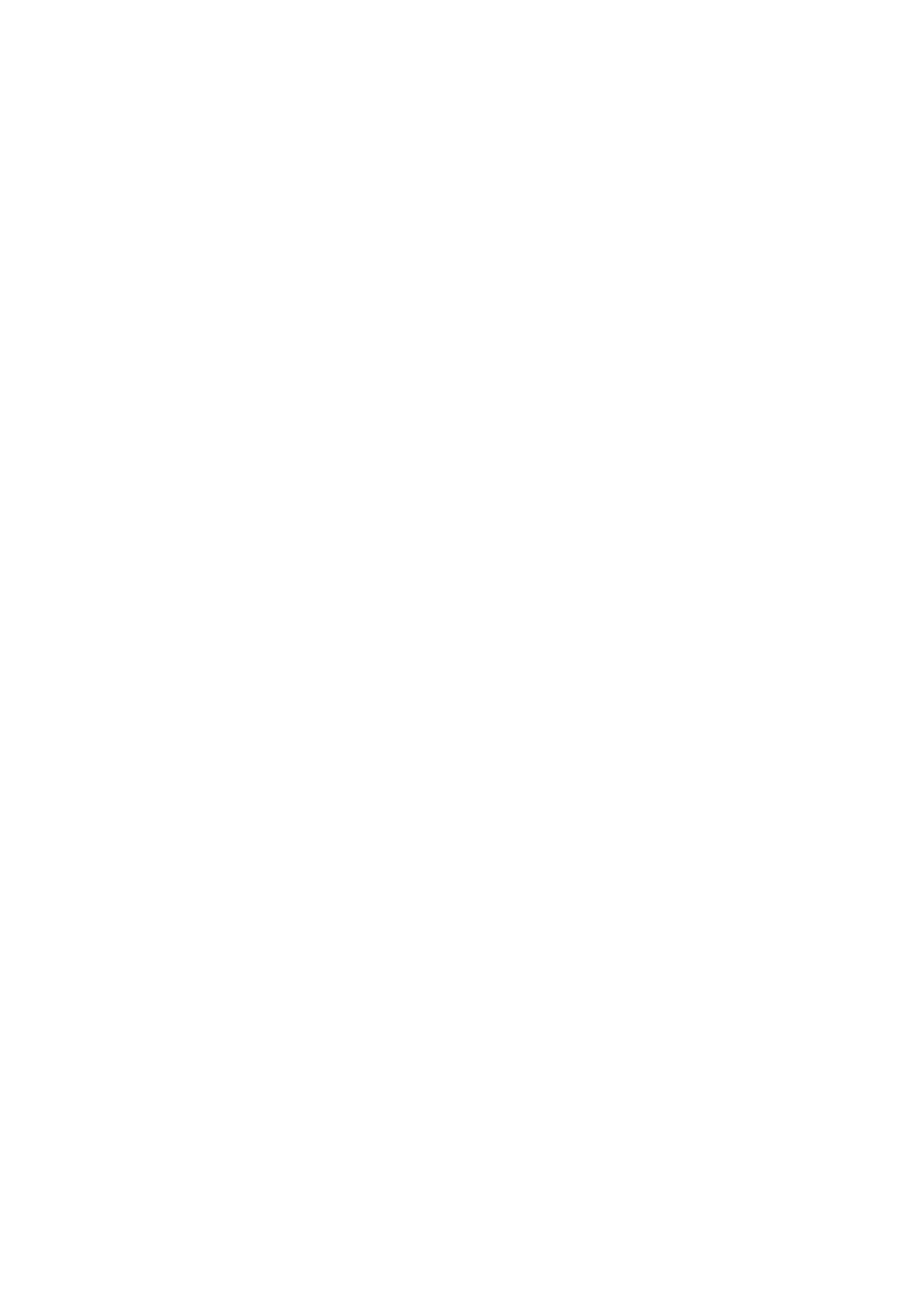# **Table of contents**

|    |                                                                                        |                                                    |                                                            | Page                |
|----|----------------------------------------------------------------------------------------|----------------------------------------------------|------------------------------------------------------------|---------------------|
| 1. | Introduction                                                                           |                                                    |                                                            | $\mathbf{1}$        |
|    | 1.1<br>Compliance monitoring programme reports and the Resource<br>Management Act 1991 |                                                    |                                                            |                     |
|    |                                                                                        | 1.1.1                                              | Introduction                                               | $\mathbf{1}$        |
|    |                                                                                        | 1.1.2                                              | Structure of this report                                   | $\mathbf 1$         |
|    |                                                                                        | 1.1.3                                              | The Resource Management Act 1991 and monitoring            | $\mathbf 1$         |
|    |                                                                                        | 1.1.4                                              | Evaluation of environmental and administrative performance | $\overline{2}$      |
|    | 1.2                                                                                    |                                                    | Process description                                        | $\bf 4$             |
|    |                                                                                        | 1.2.1<br>1.2.2                                     | Quarrying in Taranaki<br>Burgess & Crowley quarry          | $\overline{4}$<br>5 |
|    | 1.3                                                                                    |                                                    | Resource consents                                          | 6                   |
|    |                                                                                        | 1.3.1                                              | Water abstraction permit                                   | 6                   |
|    |                                                                                        | 1.3.2                                              | Water discharge permits                                    | $\boldsymbol{7}$    |
|    |                                                                                        | 1.3.3                                              | Discharges of wastes to land                               | $\,8\,$             |
|    | 1.4                                                                                    |                                                    | Monitoring programme                                       | 9                   |
|    |                                                                                        | 1.4.1                                              | Introduction                                               | 9                   |
|    |                                                                                        | 1.4.2                                              | Programme liaison and management                           | 9                   |
|    |                                                                                        | 1.4.3                                              | Site inspections                                           | 10                  |
|    |                                                                                        | 1.4.4                                              | Chemical sampling                                          | 10                  |
| 2. | Results                                                                                |                                                    |                                                            | 11                  |
|    | 2.1                                                                                    | Water                                              |                                                            | 11                  |
|    |                                                                                        | 2.1.1                                              | Inspections                                                | 11                  |
|    |                                                                                        | 2.1.2                                              | Results of discharge monitoring                            | 12                  |
|    | 2.2                                                                                    |                                                    | Investigations, interventions, and incidents               | 12                  |
| 3. | Discussion                                                                             |                                                    |                                                            | 14                  |
|    | 3.1                                                                                    |                                                    | Discussion of site performance                             | 14                  |
|    | 3.2                                                                                    | Environmental effects of exercise of consents      |                                                            | 14                  |
|    | 3.3                                                                                    | Evaluation of performance                          |                                                            | 14                  |
|    | 3.4                                                                                    | Recommendations from the 2011-2013 Biennial Report |                                                            | 16                  |
|    | 3.5                                                                                    |                                                    | Alterations to monitoring programmes for 2015-2017         | 16                  |
|    | 3.6                                                                                    |                                                    | Exercise of optional review of consent                     | 17                  |
| 4. |                                                                                        | Recommendations                                    |                                                            | 18                  |
|    |                                                                                        |                                                    | Glossary of common terms and abbreviations                 | 19                  |
|    |                                                                                        | Bibliography and references                        |                                                            | 20                  |

Appendix I Resource consents held by Burgess and Crowley Limited 1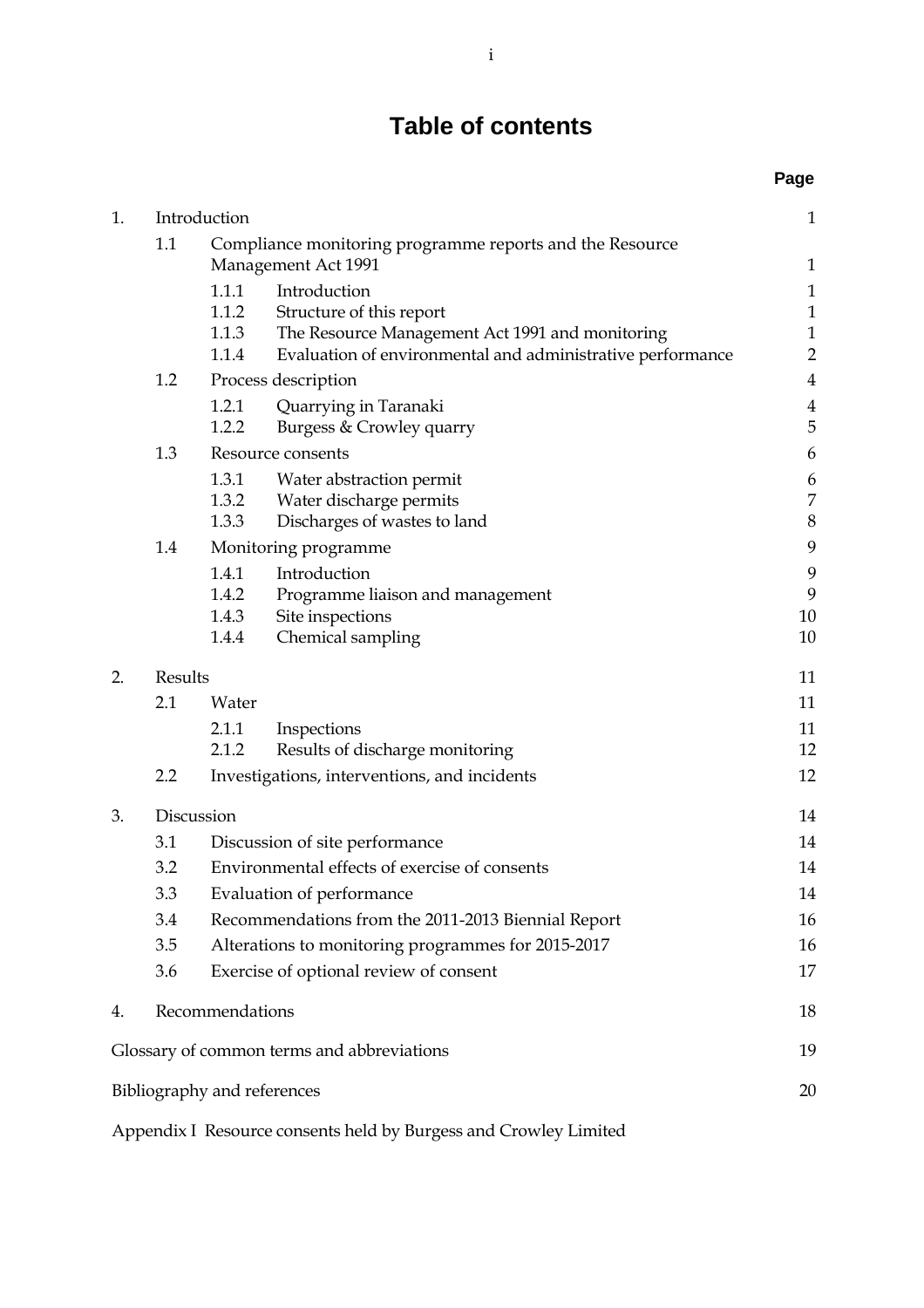# **List of tables**

| <b>Table 1</b> | Stormwater discharge results              | 12 |
|----------------|-------------------------------------------|----|
| Table 2        | Summary of performance for consent 3916-3 | 14 |
| Table 3        | Summary of performance for consent 7963-1 | 15 |
| Table 4        | Summary of performance for consent 7964-1 | 15 |
| Table 5        | Summary of performance for consent 6505-1 | 16 |

# **List of figures**

| <b>Figure 1</b> Location of the Burgess and Crowley quarry |  |
|------------------------------------------------------------|--|
| <b>Figure 2</b> Burgess and Crowley quarry site            |  |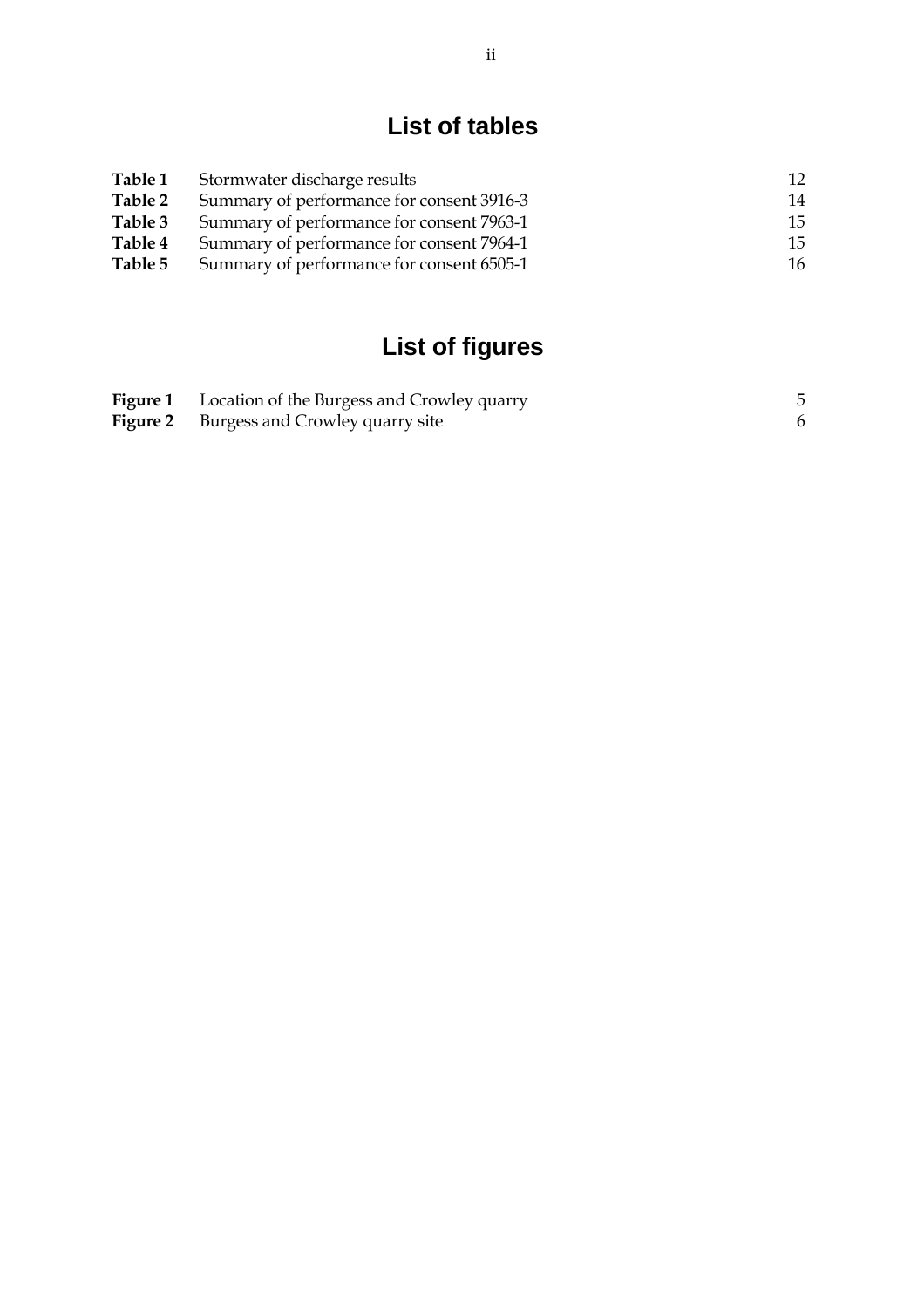# **1. Introduction**

## **1.1 Compliance monitoring programme reports and the Resource Management Act 1991**

### **1.1.1 Introduction**

This report is for the period July 2013 to June 2015 by the Taranaki Regional Council (the Council) describing the monitoring programme associated with resource consents held by Burgess & Crowley Limited (the Company). The Company operates a quarry situated on East Road in Toko.

This report covers the results and findings of the monitoring programme implemented by the Council in respect of the consents held by the Company that relate to abstractions and discharges of water in the Patea catchment. This is the twelfth report to be prepared by the Council to cover the quarry's environmental monitoring programme.

## **1.1.2 Structure of this report**

Section 1 of this report is a background section. It sets out general information about compliance monitoring under the *Resource Management Act 1991* (RMA) and the Council's obligations and general approach to monitoring sites though annual programmes, the resource consents held by the Company in the Patea catchment, the nature of the monitoring programme in place for the period under review, and a description of the activities and operations conducted at the quarry site.

Section 2 presents the results of monitoring during the period under review, including scientific and technical data.

Section 3 discusses the results, their interpretations, and their significance for the environment.

Section 4 presents recommendations to be implemented in the 2015-2017 monitoring period.

A glossary of common abbreviations and scientific terms, and a bibliography, are presented at the end of the report.

## **1.1.3 The Resource Management Act 1991 and monitoring**

The RMA primarily addresses environmental 'effects' which are defined as positive or adverse, temporary or permanent, past, present or future, or cumulative. Effects may arise in relation to:

- (a) the neighbourhood or the wider community around an activity, and may include cultural and social-economic effects;
- (b) physical effects on the locality, including landscape, amenity and visual effects;
- (c) ecosystems, including effects on plants, animals, or habitats, whether aquatic or terrestrial;
- (d) natural and physical resources having special significance (for example recreational, cultural, or aesthetic);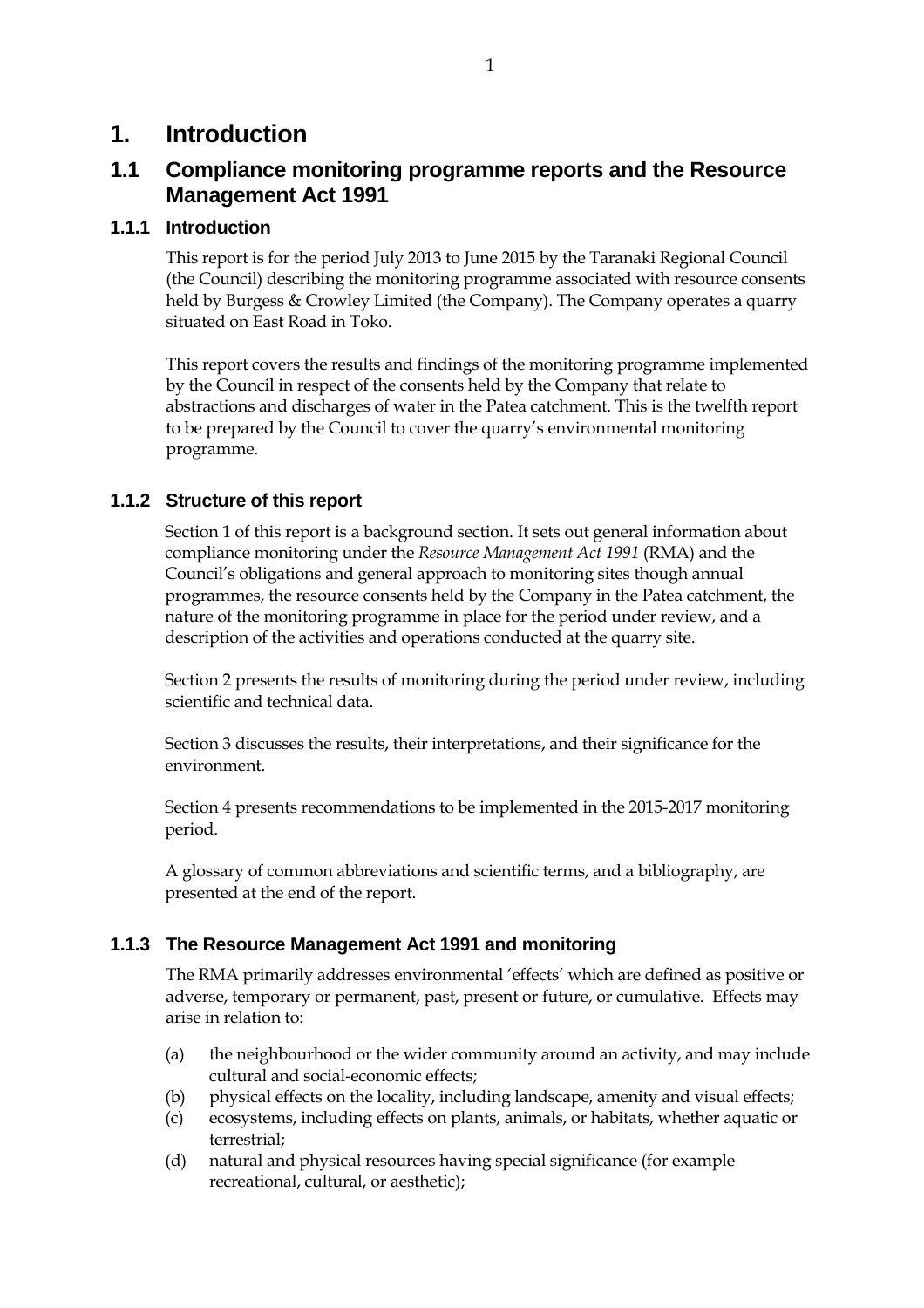(e) risks to the neighbourhood or environment.

In drafting and reviewing conditions on discharge permits, and in implementing monitoring programmes, the Council is recognising the comprehensive meaning of 'effects' inasmuch as is appropriate for each activity. Monitoring programmes are not only based on existing permit conditions, but also on the obligations of the RMA to assess the effects of the exercise of consents. In accordance with section 35 of the RMA, the Council undertakes compliance monitoring for consents and rules in regional plans, and maintains an overview of the performance of resource users and consent holders. Compliance monitoring, including both activity and impact monitoring, enables the Council to continually re-evaluate its approach and that of consent holders to resource management and, ultimately, through the refinement of methods and considered responsible resource utilisation, to move closer to achieving sustainable development of the region's resources.

#### **1.1.4 Evaluation of environmental and administrative performance**

Besides discussing the various details of the performance and extent of compliance by the Company during the period under review, this report also assigns a rating as to the Company's environmental and administrative performance.

**Environmental performance** is concerned with actual or likely effects on the receiving environment from the activities during the monitoring year. **Administrative performance** is concerned with the Company's approach to demonstrating consent compliance in site operations and management including the timely provision of information to Council (such as contingency plans and water take data) in accordance with consent conditions.

Events that were beyond the control of the consent holder and unforeseeable (that is a defence under the provisions of the RMA can be established) may be excluded with regard to the performance rating applied. For example loss of data due to a flood destroying deployed field equipment.

The categories used by the Council for this monitoring period, and their interpretation, are as follows:

#### **Environmental Performance**

- **High:** No or inconsequential (short-term duration, less than minor in severity) breaches of consent or regional plan parameters resulting from the activity; no adverse effects of significance noted or likely in the receiving environment .The Council did not record any verified unauthorised incidents involving significant environmental impacts and was not obliged to issue any abatement notices or infringement notices in relation to such impacts.
- **Good:** Likely or actual adverse effects of activities on the receiving environment were negligible or minor at most. There were some such issues noted during monitoring, from self reports, or in response to unauthorised incident reports, but these items were not critical, and follow-up inspections showed they have been dealt with. These minor issues were resolved positively, co-operatively, and quickly. The Council was not obliged to issue any abatement notices or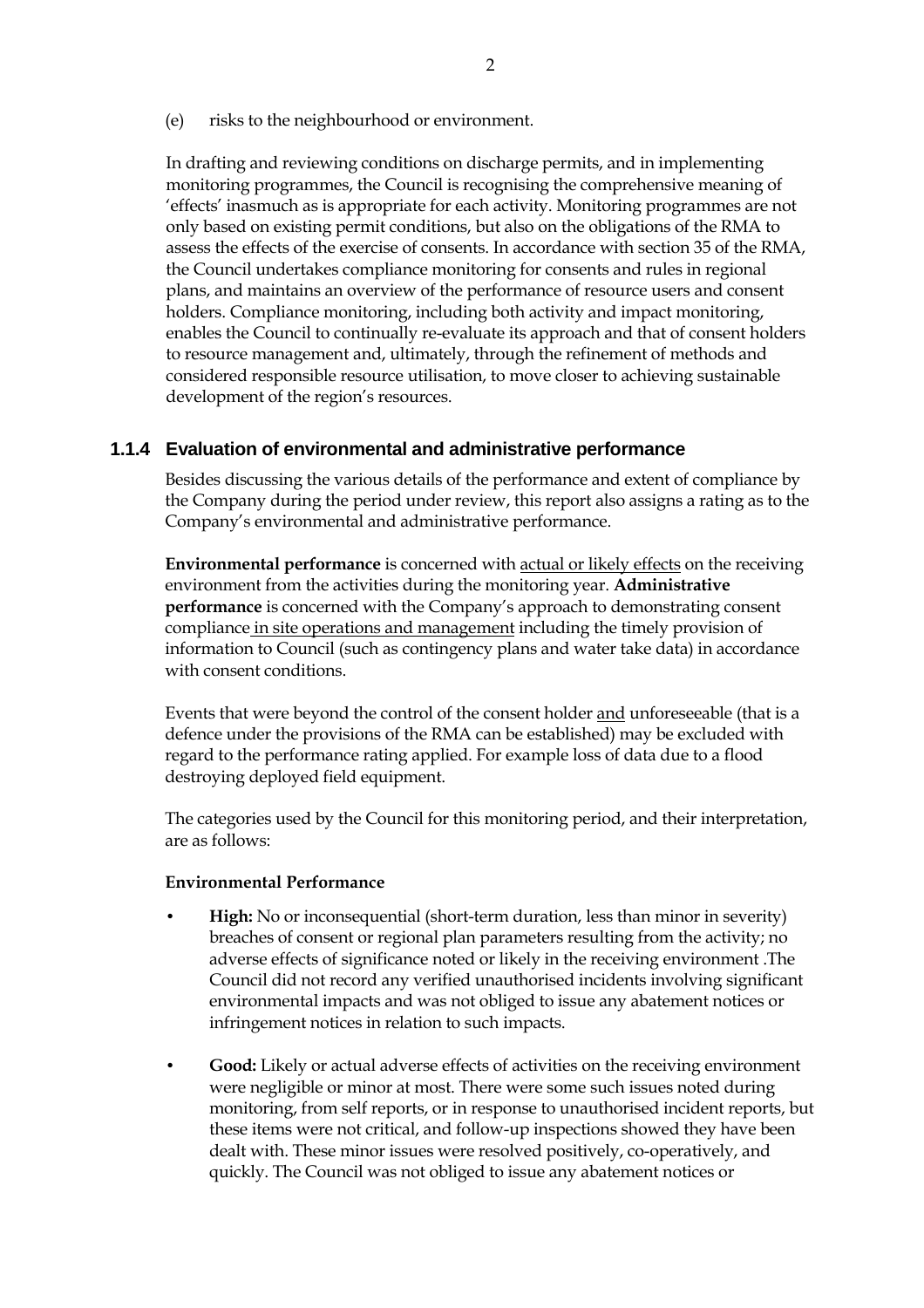infringement notices in relation to the minor non-compliant effects; however abatement notices may have been issued to mitigate an identified potential for an environmental effect to occur.

For example:

- High suspended solid values recorded in discharge samples, however the discharge was to land or to receiving waters that were in high flow at the time;
- Strong odour beyond boundary but no residential properties or other recipient nearby.
- **Improvement required:** Likely or actual adverse effects of activities on the receiving environment were more than minor, but not substantial. There were some issues noted during monitoring, from self reports, or in response to unauthorised incident reports. Cumulative adverse effects of a persistent minor non-compliant activity could elevate a minor issue to this level. Abatement notices and infringement notices may have been issued in respect of effects.
- **Poor:** Likely or actual adverse effects of activities on the receiving environment were significant. There were some items noted during monitoring, from self reports, or in response to unauthorised incident reports. Cumulative adverse effects of a persistent moderate non-compliant activity could elevate an 'improvement required' issue to this level. Typically there were grounds for either a prosecution or an infringement notice in respect of effects.

#### **Administrative performance**

- **High:** The administrative requirements of the resource consents were met, or any failure to do this had trivial consequences and were addressed promptly and cooperatively.
- **Good:** Perhaps some administrative requirements of the resource consents were not met at a particular time, however this was addressed without repeated interventions from the Council staff. Alternatively adequate reason was provided for matters such as the no or late provision of information, interpretation of 'best practical option' for avoiding potential effects, etc.
- **Improvement required:** Repeated interventions to meet the administrative requirements of the resource consents were made by Council staff. These matters took some time to resolve, or remained unresolved at the end of the period under review. The Council may have issued an abatement notice to attain compliance.
- **Poor**: Material failings to meet the administrative requirements of the resource consents. Significant intervention by the Council was required. Typically there were grounds for an infringement notice.

For reference, in the 2013-2014 year, 60% of consent holders in Taranaki monitored through tailored compliance monitoring programmes achieved a high level of environmental performance and compliance with their consents, while another 29% demonstrated a good level of environmental performance and compliance with their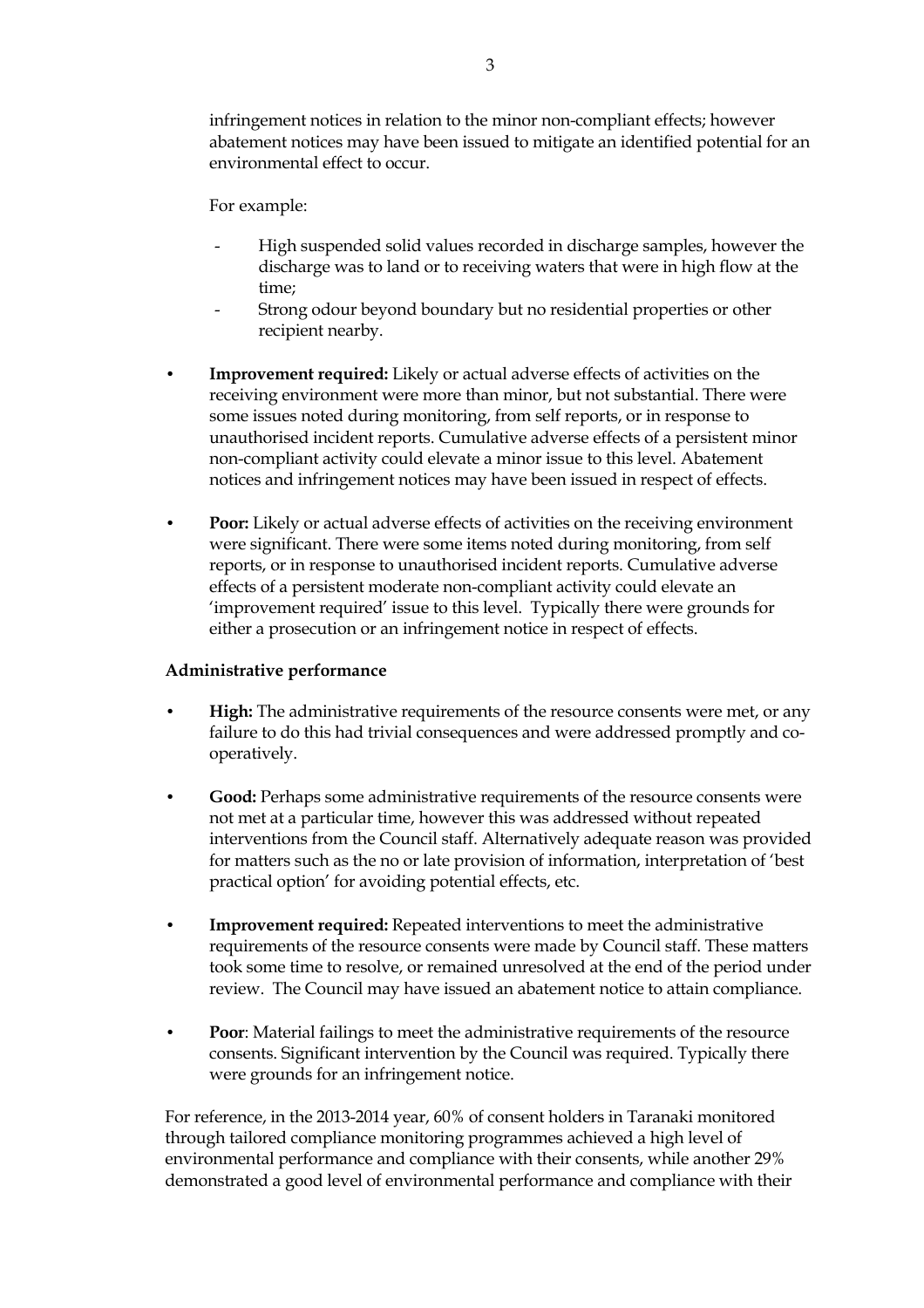consents. In the 2014-2015 year, 75% of consent holders in Taranaki monitored through tailored compliance monitoring programmes achieved a high level of environmental performance and compliance with their consents, while another 22% demonstrated a good level of environmental performance and compliance with their consents.

## **1.2 Process description**

## **1.2.1 Quarrying in Taranaki**

 In the past, a large percentage of aggregate production came from river-based sites within Taranaki. The Waiwhakaiho River supplied much of New Plymouth's requirements as far back as the 1950s with the Waitara River, Waiongana River, Kapuni Stream and Waingongoro River also providing a valuable source of aggregate. The aggregate source within these rivers was often over-exploited. The protective armouring of the boulders and gravel was removed in places, exposing the underlying erodible ash beds and creating deep narrow channels, which moved progressively upstream with no noticeable recovery. This brought about the need for the Shingle Extraction Bylaw introduced in 1974. Aggregate extraction from rivers was then controlled through the issue of permits accompanied by a set of conditions, with the removal of river-based aggregate being restricted to that for river control purposes only.

 Historically, land-based sites required steady markets to compete with the easily won river-based extraction operations. However, in the early 1980s, due to the restriction placed on river-based aggregate extraction (and the completion of various major river control programmes and 'Think Big' projects) land-based sites became more widespread (Taranaki Regional Council, 1992).

Currently, there are twenty six quarries in the region that are monitored by the Council. These quarries are generally located in a reasonable proximity to urban areas, from which the greatest demand for aggregate stems.

Provision of aggregate to meet longer term demand will continue to be dominated by several large quarry operations. Extra demand on alluvial terraces and laharic deposits has occurred due to the controlled river bed extraction. These resources are of good quality and are relatively plentiful. Importation of various aggregates may need to continue to meet the requirement for aggregate types not available in Taranaki.

 Quarrying and extraction of gravel in New Zealand is regulated by two statutory processes. Allocation and protection of priority rights to extract gravel is obtained under the Crown Minerals Act from the NZ Petroleum and Minerals, a division of the Ministry of Economic Development.

Regulatory responsibility for control of environmental effects of quarrying and extraction is under the RMA as applied by respective regional councils. In some cases these controls may act as a constraint or limitation on allocation decisions.

 Sections 15 and 30 of the RMA give regional councils responsibility for the discharge of contaminants into the environment. Discharges of water into water, contaminants onto or into land that may result in water contamination, and contaminants from industrial premises into air or onto/into land, may not take place unless expressly allowed by a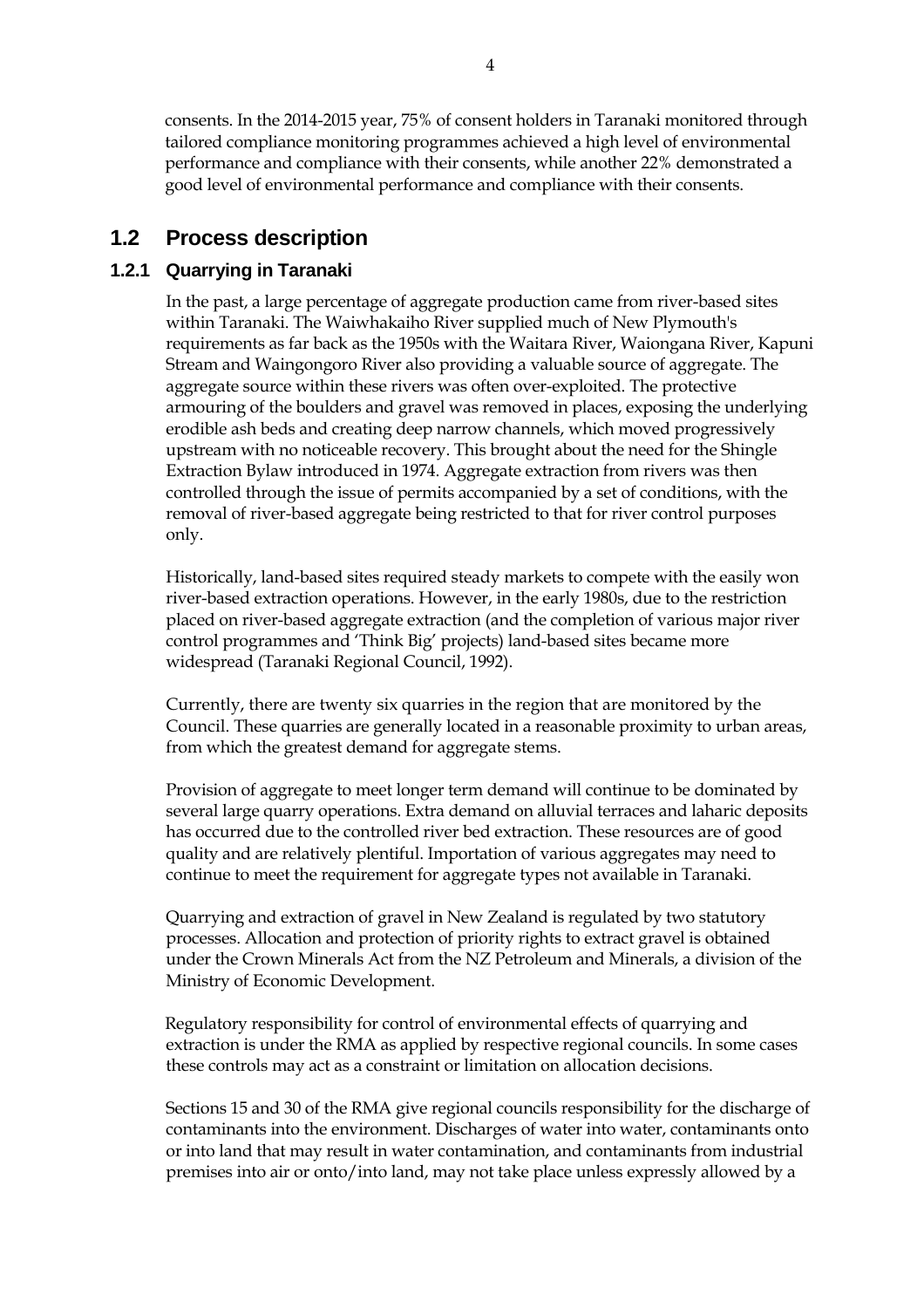rule in a regional plan, a resource consent, or regulations. Aggregate extraction usually involves washing aggregates, and therefore requires the discharge of wastes. Other discharges, such as emissions to air from crushing and processing plants, disposal of spoil and solid wastes, and discharges of stormwater are also the responsibility of regional councils.

### **1.2.2 Burgess & Crowley quarry**

The Company's quarrying operation is located east of Stratford next to a wetland tributary of the Patea River at East Road, Toko. At the upstream end of the tributary, flow from the wetland enters the site and is directed via a drain along the southern side of the quarry, where it then flows (piped) under the entrance access to the wetland, which surrounds the active quarry site. The wetland extends some 85 metres before entering the Patea River.



**Figure 1** Location of the Burgess and Crowley quarry

No aggregate washing is performed at this site. Machinery includes an excavator, an articulated dump truck, a loader, and a mobile crushing unit.

The quarrying area is contoured and bunded so that stormwater is directed to a settling pond adjacent to the quarry face. Stormwater and groundwater are pumped from the quarry pit when necessary through two settling ponds before the treated stormwater is discharged to the wetland.

Along a third of the perimeter of the exposed area is a 20 to 30 metre wide strip of grassed slope, situated between the stockpiled overburden and the wetland. This provides a good buffer zone for any silt-contaminated run-off. The western end of the quarry beside the wetland is now protected by bunding, and untreated stormwater can no longer discharge directly into the wetland.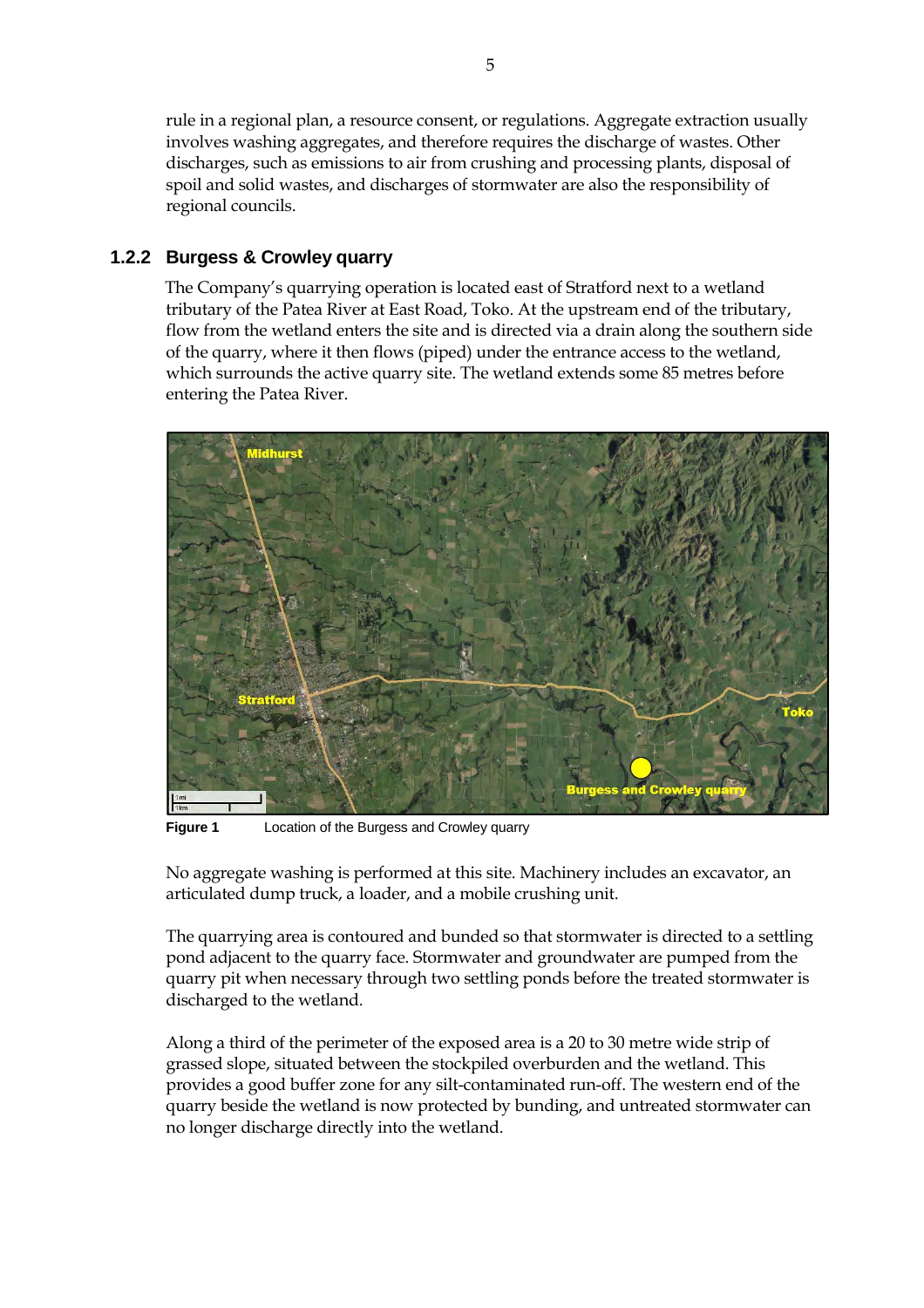

**Figure 2** Burgess and Crowley quarry site

The Company also holds a consent to discharge cleanfill at the quarry site. The principle source of cleanfill material to be discharged is that from the quarrying activity on the site.

## **1.3 Resource consents**

#### **1.3.1 Water abstraction permit**

Section 14 of the RMA stipulates that no person may take, use, dam or divert any water, unless the activity is expressly allowed for by a resource consent or a rule in a regional plan, or it falls within some particular categories set out in Section 14.

The primary effects of taking and diverting groundwater is the potential for the water table to be lowered, consequently impacting on nearby surface water such as the Patea River or the Toko Wetland.

The Company holds water permit **7964-1** to cover the incidental take and diversion of water due to quarrying activities*.* This permit was issued by the Council on 10 September 2012 under Section 87(d) of the RMA. It is due to expire on 1 June 2028.

However, due to a misunderstanding over the commencement date, consent conditions have not been exercised and have failed to receive monitoring. After obtaining further information regarding the scope of future quarrying operations, the condition requiring the installation of three piezometers was deemed unnecessary. Subsequently, the conditions of this resource consent are in the process of being altered.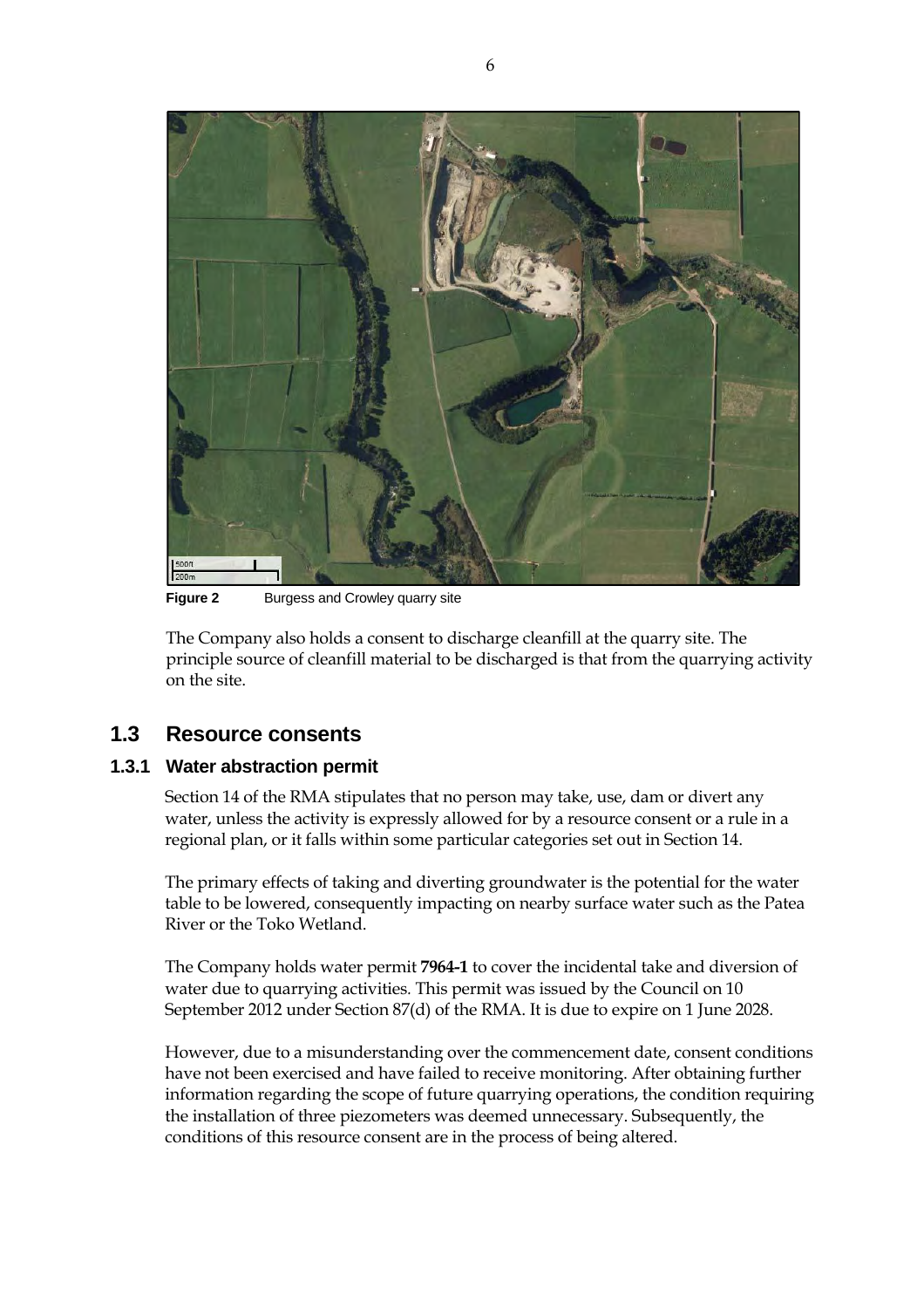#### **1.3.2 Water discharge permits**

Section 15(1)(a) of the RMA stipulates that no person may discharge any contaminant into water, unless the activity is expressly allowed for by a resource consent or a rule in a regional plan, or by national regulations.

 Water quality is a primary concern to the Council with regard to aggregate extraction. A quarry can operate as either a 'dry' quarry discharging only stormwater or a 'washing' quarry where aggregate washing facilities are in place. Many of the quarries in Taranaki have some form of washing facility and also operate in the vicinity of a water body or have some form of discharge into a water body.

 Waste water from aggregate washing has a high silt concentration. Discharge of this water into a waterbody, particularly to a river during low flow, results in a smothering of instream life and deterioration in aesthetic conditions and can affect downstream abstractions of water, local fisheries and recreational activity.

Stormwater is generally less contaminated (in terms of silt concentration) and run-off tends to occur when rivers are in higher flow. This means that the effect of silt contamination is reduced due to lower quantities, dilution and carrying capacity. The installation of appropriate stormwater diversion structures, together with construction and maintenance of contaminated stormwater and aggregate washing discharge treatment facilities are most important in maintaining water quality.

The Company holds water discharge permit **3916-3** to cover the discharge of stormwater and groundwater seepage from quarrying activities into an unnamed tributary of the Patea River. This permit was issued by the Council on 23 June 2010 under Section 87(e) of the RMA. It was intended that this resource consent would be superseded by resource consent 7963-1, however, due to a misunderstanding over the transition dates, resource consent 3916-3 remained active over the 2013-2015 monitoring period. Resource consent 3916-3 was surrended on 31 July 2015.

This permit has eight special conditions.

Condition 1 requires that there be no direct discharge of untreated stormwater or groundwater into the unnamed tributary.

Condition 2 stipulates runoff from unvegetated areas is to pass through settling ponds or sediment traps.

Condition 3 states that there is to be no aggregate washing.

Condition 4 requires site to be contoured and bunded.

Condition 5 states the concentration of suspended solids which must not be exceeded.

Condition 6 relates to the mixing zone in the receiving waters.

Condition 7 relates to site reinstatement.

Condition 8 relates to consent review.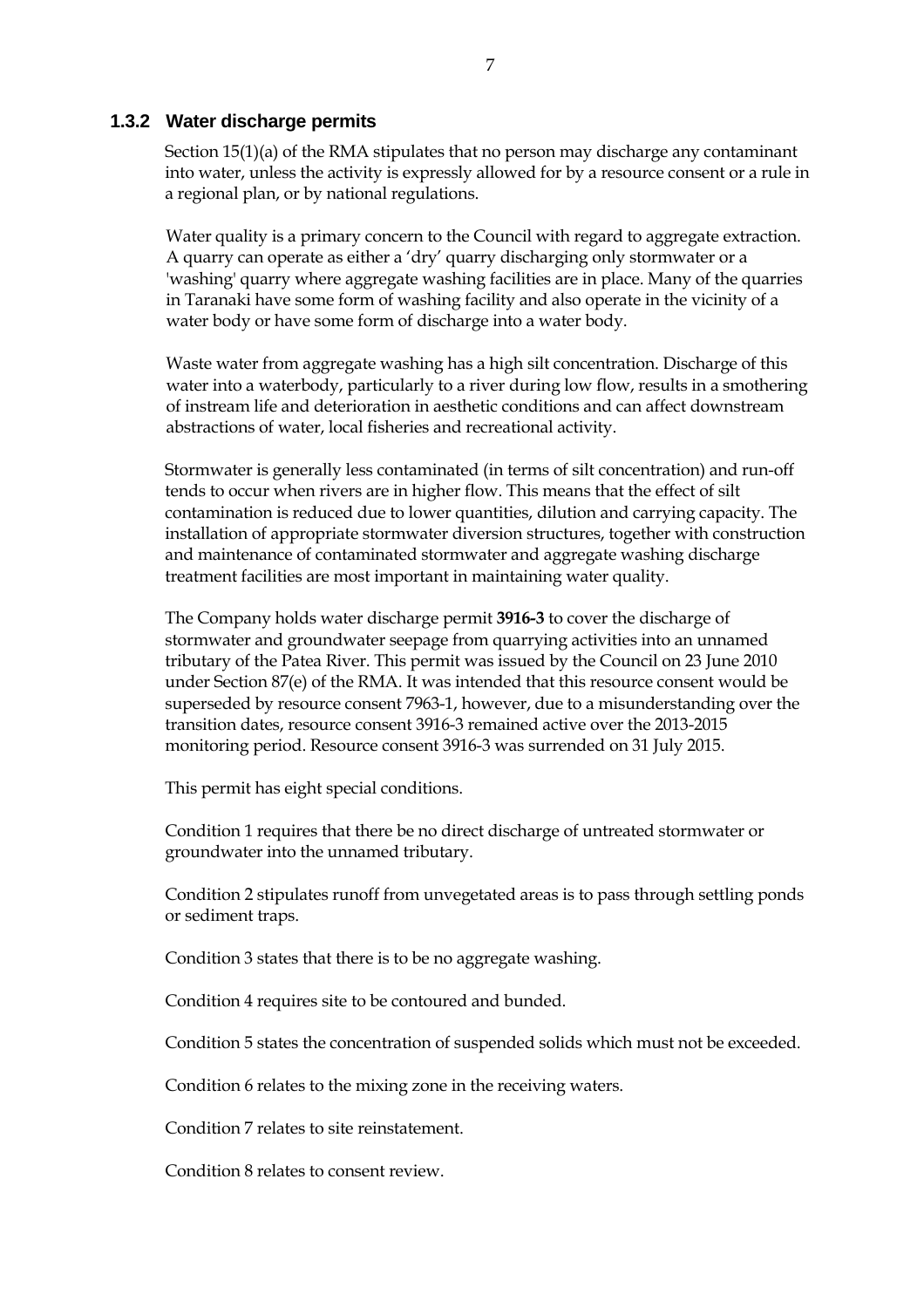A copy of the consent is attached in Appendix I.

Burgess & Crowley also hold water discharge permit **7963-1** to cover the discharge of stormwater into the 'Toko Wetland'. This permit was issued by the Council on 10 September 2012 under Section 87(e) of the RMA. As of 31 July 2015, this is the sole consent addressing water discharges from the company's quarry. The consent will expire on 1 June 2028.

This permit has nine special conditions.

Condition 1 requires all stormwater to be treated via settlement pond prior to discharge.

Condition 2 requires quarry expansion to be implemented in progressive stages.

Condition 3 requires the reinstatement of previous stage within 3 months of transition.

Condition 4 prohibits any discharges from aggregate washing.

Condition 5 requires contouring and bunding of the active quarry site to control the movement of stormwater.

Condition 6 states a concentration limit for suspended solids in any discharge from site.

Condition 7 prohibits adverse effects on the receiving environment.

Condition 8 relates to consent lapse.

Condition 9 relates to consent review.

A copy of the consent is attached in Appendix I.

#### **1.3.3 Discharges of wastes to land**

Sections 15(1)(b) and (d) of the RMA stipulate that no person may discharge any contaminant onto land if it may then enter water, or from any industrial or trade premises onto land under any circumstances, unless the activity is expressly allowed for by a resource consent, a rule in a regional plan, or by national regulations.

Burgess & Crowley holds discharge permit **6505-1** to cover the discharge of cleanfill onto and into land for quarry reinstatement purposes. This permit was issued by the Council on 15 December 2004 under Section 87(e) of the RMA. It is due to expire on 1 June 2022. The permit contains eleven conditions.

In June 2010 a review of consent conditions was carried out and as a result some minor changes were made to consent conditions to make the intention of the consent clearer.

Condition 1 requires that the consent is exercised in accordance with the information submitted.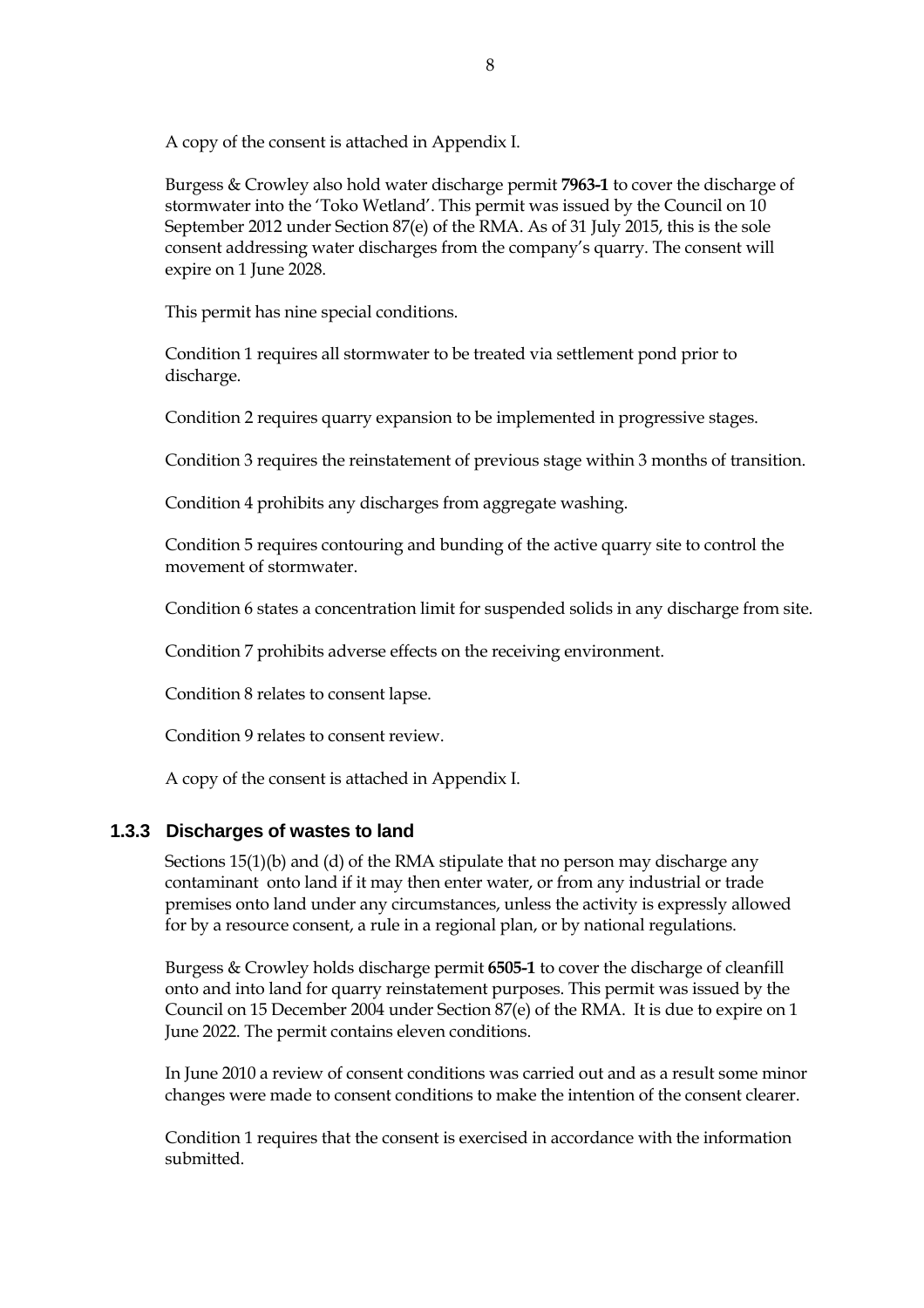Condition 2 stipulates that contaminants discharged consist of cleanfill and/or inert materials; a list of suitable materials is specified.

Condition 3 stipulates items which may not be discharged.

Condition 4 requires written approval for items of which the consent holder is unsure.

Condition 5 stipulates that the discharge to land is not to result in any contaminant entering surface water or groundwater.

Condition 6 requires silt retention structures be installed and maintained.

Condition 7 requires that stormwater diversion drains are installed and maintained.

Condition 8 requires a management plan be prepared within three months of the consent being granted.

Condition 9 requires that the best practicable option be adopted in order to prevent or minimise adverse effects on the environment.

Condition 10 stipulates that upon completion of works the site is stabilised and revegetated.

Condition 11 deals with review provisions.

A copy of the consent is attached in Appendix I.

## **1.4 Monitoring programme**

#### **1.4.1 Introduction**

Section 35 of the RMA sets out obligations upon the Council to gather information, monitor, and conduct research on the exercise of resource consents, and the effects arising, within the Taranaki region and report upon these.

The Council may therefore make and record measurements of physical and chemical parameters, take samples for analysis, carry out surveys and inspections, conduct investigations, and seek information from consent holders.

The monitoring programme for the site consisted of three primary components.

#### **1.4.2 Programme liaison and management**

There is generally a significant investment of time and resources by the Council in:

- ongoing liaison with resource consent holders over consent conditions and their interpretation and application;
- in discussion over monitoring requirements;
- preparation for any reviews;
- renewals;
- new consents;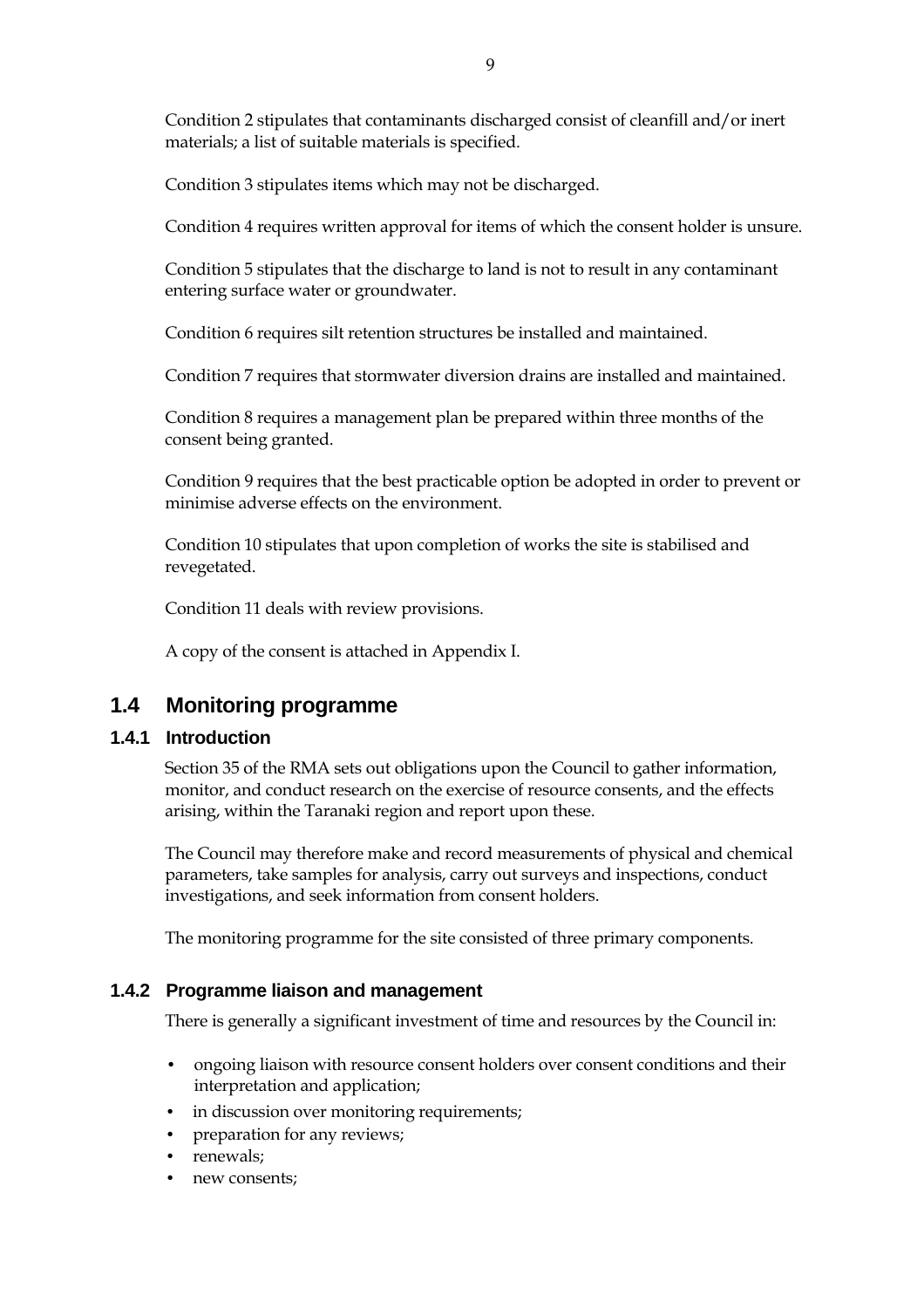- advice on the Council's environmental management strategies and content of regional plans and;
- consultation on associated matters.

#### **1.4.3 Site inspections**

The East Road quarry site was visited eight times during the monitoring period. With regard to consents for the abstraction of or discharge to water, the main points of interest were plant processes with potential or actual discharges to receiving watercourses, including contaminated stormwater and process wastewaters. The neighbourhood was surveyed for environmental effects.

#### **1.4.4 Chemical sampling**

The Council undertook sampling of the treated discharge from the site at the stormwater outfall on one occasion. The sample was analysed for suspended solids, hydrocarbons and turbidity.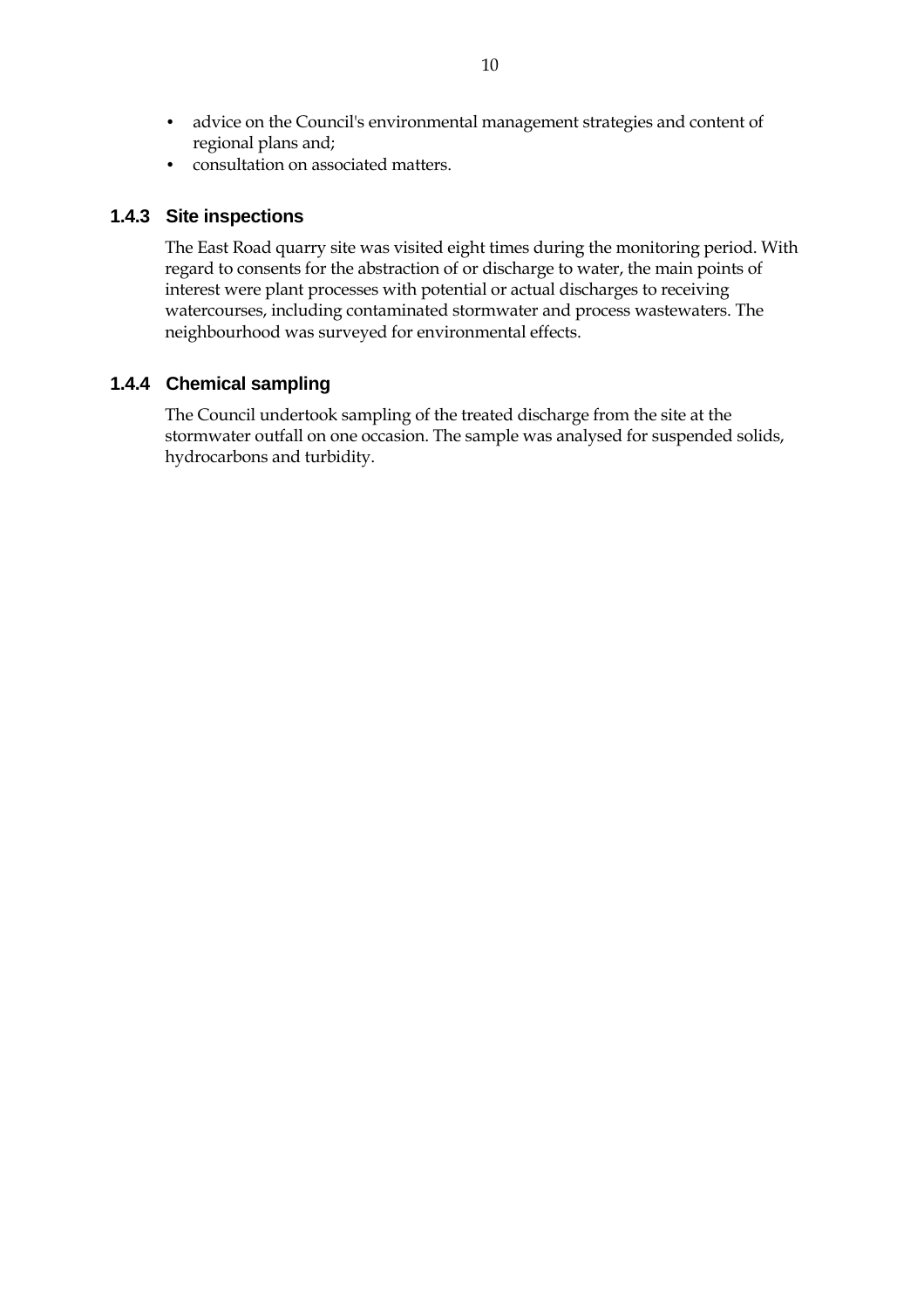# **2. Results**

## **2.1 Water**

### **2.1.1 Inspections**

During the 2013-2015 monitoring period the Council carried out eight inspections of the consent holder's East Road quarry site. The results of these inspections were as follows:

### **4 September 2013**

A full inspection of the site was conducted with quarry personnel. Silt ponds and traps appeared to be working well. Fencing off of the wetland area was discussed. The extraction area was inspected and the direction of future excavation was looked at. Some discussion was had around filling in the old pond area, installing new ponds and fencing off the reinstatement area. There was a lot of material stockpiled on site. The cleanfill area was in a satisfactory condition, however it was requested that certain items be removed.

#### **11 October 2013**

The quarry was processing at the time of the inspection. The extraction area was found to be in a satisfactory condition. Some discussion was had around the options for treating stormwater runoff and also reinstating an area for grazing. The new entry track was inspected aswell as an area that had been scraped back for processing.

#### **28 November 2013**

The quarry was processing and there was a lot of product onsite. There were a lot of piles of top soil to be leveled over the reinstated cleanfill area. The cleanfill was in a satisfactory condition and the settlement ponds were working well in the wet weather. The wetland was yet to be fenced, however there were posts onsite. The extraction area and overall operation was satisfactory at the time of the inspection.

#### **14 March 2014**

There was a lot of material stockpiled and a number of trucks picking up product during the inspection. A large pile of cleanfill from the Toko Fire Station had been dumped near the treatment ponds. Materials consisted of timber, concrete, textiles, etc. Overall, the site was in a satisfactory condition and appeared to be well managed.

#### **24 June 2014**

The quarry was not processing at the time of the inspection as the crusher had broken down. There was only a small amount of product stockpiled onsite. The silt and sediment ponds appeared to be working well; a discharge sample was collected. It was asked that the wetland be fenced as soon as possible. It was also asked that any top soil dumped on the western side of the wetland be bulldozed away and not back towards the wetland.

#### **2 April 2015**

The quarry was processing and a crusher was being repaired at the time of the inspection. There was a large amount of material onsite. Not a lot had been dumped at the cleanfill; materials consisted of clay, dirt and roadside scrapings. The flat had been levelled and a crop planted, although this had not started growing yet. A new track had also been cut. The extraction area and overall site was in a satisfactory condition.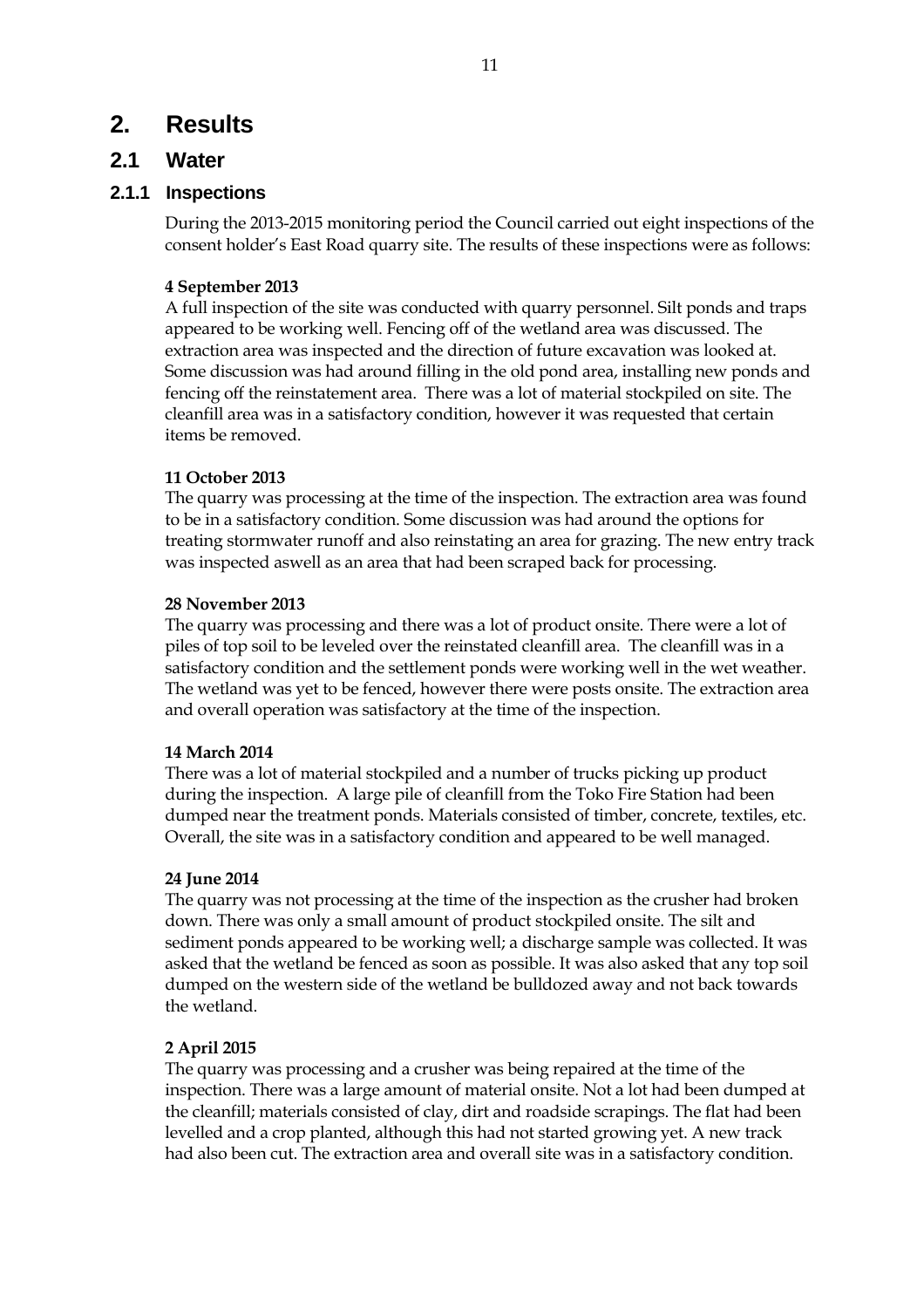#### **15 May 2015**

There was heavy rain and the quarry was not processing at the time of the inspection. There was a large amount of material on site, including large piles of big rocks. All stormwater was being directed through the silt and sediment controls. Overall, the quarry and cleanfill were in a satisfactory condition.

#### **27 November 2014**

The quarry was not processing at the time of the inspection. There was a large amount of product stockpiled on site. A new access track had been installed and the old access track area was being stripped. The silt and sediment ponds appeared to be working well; a clear discharge was observed. The old extraction hole at the back of the site was being backfilled. Only a small amount of cleanfill had been dumped since the previous inspection. Fencing of the wetland had been completed. Overall, the site was in a satisfactory condition.

#### **2.1.2 Results of discharge monitoring**

One sample of the discharge at the wetland was taken during the monitoring period.

|                       | <b>Hydrocarbons</b> | <b>Turbidity</b> | <b>Suspended solids</b> |  |
|-----------------------|---------------------|------------------|-------------------------|--|
| <b>Units</b>          | d/m <sup>3</sup>    | NTU              | a/m <sup>3</sup>        |  |
| <b>Consent limits</b> |                     | -                | 50                      |  |
| 24 June 2014          | <0.5                | 3.0              |                         |  |

| Table 1<br>Stormwater discharge results - sampled 24 June 2014 |  |
|----------------------------------------------------------------|--|
|----------------------------------------------------------------|--|

These results indicate that the sample collected in June 2014 complied with special condition six of the resource consent 7963-1, with regard to suspended solids concentrations (limit of 50 g/m<sup>3</sup>). A clear discharge was observed at the time of sampling.

## **2.2 Investigations, interventions, and incidents**

The monitoring programme for the 2013-2015 period was based on what was considered to be an appropriate level of monitoring, review of data, and liaison with the consent holder. During the monitoring period matters may arise which require additional activity by the Council, for example provision of advice and information, or investigation of potential or actual courses of non-compliance or failure to maintain good practices. A pro-active approach that in the first instance avoids issues occurring is favoured.

The Council operates and maintains a register of all complaints or reported and discovered excursions from acceptable limits and practices, including non-compliance with consents, which may damage the environment. The Incident Register (IR) includes events where the Company concerned has itself notified the Council. The register contains details of any investigation and corrective action taken.

Complaints may be alleged to be associated with a particular site. If there is potentially an issue of legal liability, the Council must be able to prove by investigation that the identified company is indeed the source of the incident (or that the allegation cannot be proven).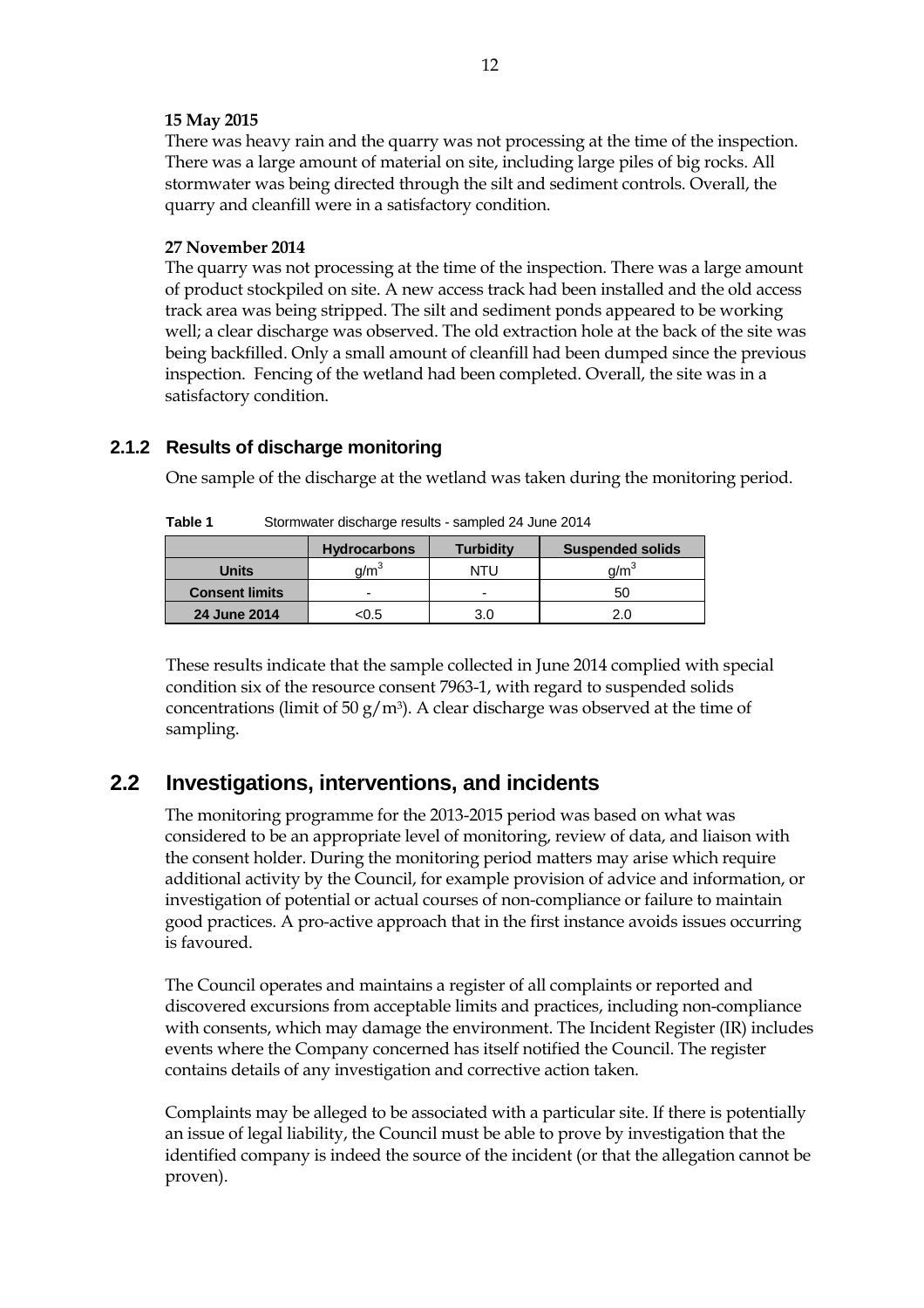In the 2013-2015 period, the Council was not required to undertake significant additional investigations and interventions, or record incidents, in association with the Company's conditions in resource consents or provisions in Regional Plans.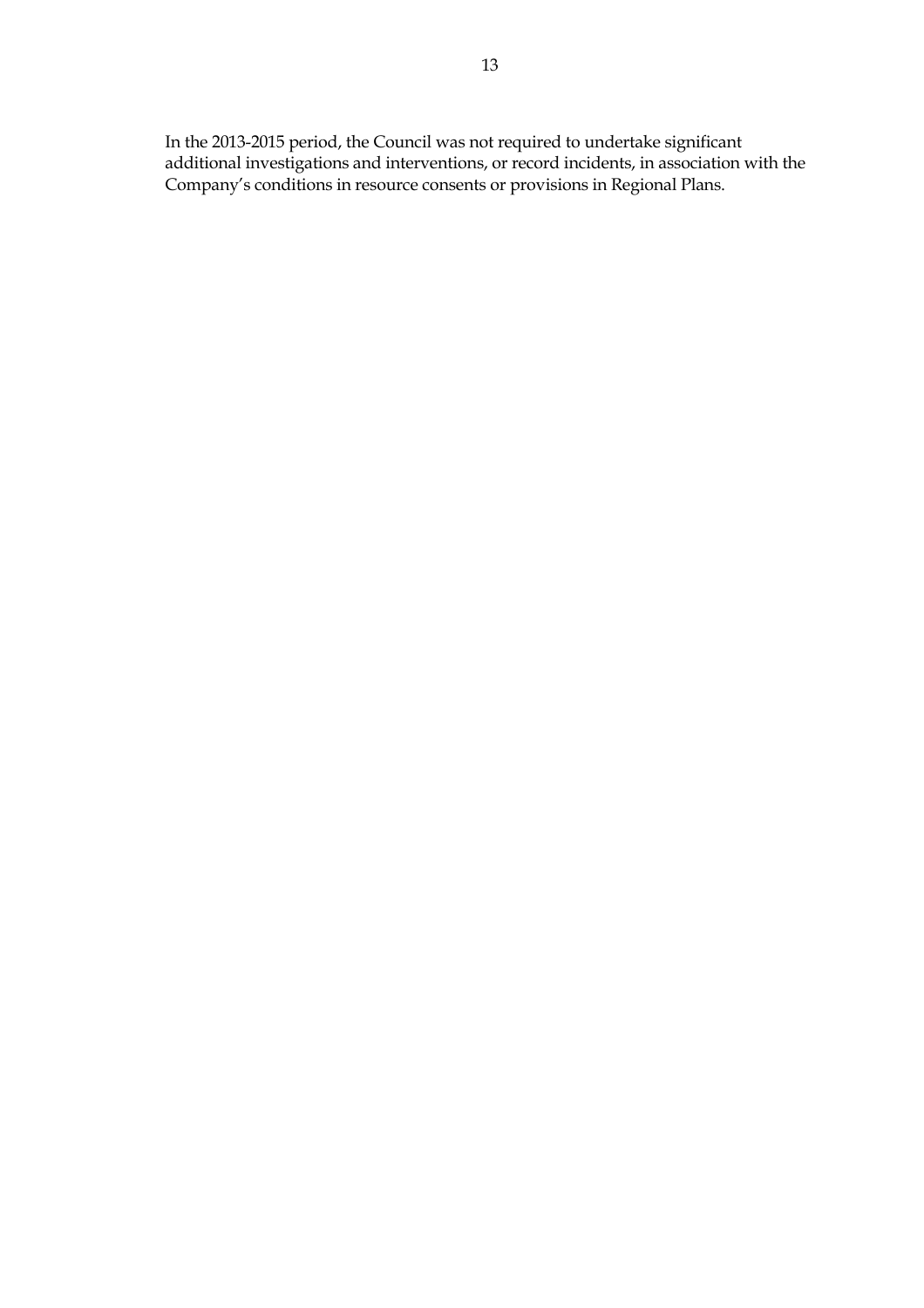# **3. Discussion**

## **3.1 Discussion of site performance**

During the 2013-2015 monitoring period eight inspections of the consent holder's East Road quarry site were carried out.

The site was processing and storing a lot of product on site at times during the monitoring period. Throughout the inspections (two of which in wet weather), site contouring and bunding was effective at directing stormwater to the settlement ponds. Silt and sediment pond and trap systems appeared to be working effectively. The cleanfill area was generally found in a satisfactory state.

# **3.2 Environmental effects of exercise of consents**

On the occasions where a discharge was observed it was described as being clear. Results from the sampling indicated low levels of turbidity and suspended solids. The concentration of hydrocarbons was below the detectable limit. These results support the effectiveness of the current stormwater treatment controls. The potential effects of discharges from this quarry into the receiving environment are likely to be negligible.

# **3.3 Evaluation of performance**

A tabular summary of the consent holder's compliance record for the period under review is set out in Tables 2-5.

|                                                                                                                                                                                  | Purpose: To discharge stormwater and groundwater to an unnamed tributary of the Patea River |                                                |                         |  |
|----------------------------------------------------------------------------------------------------------------------------------------------------------------------------------|---------------------------------------------------------------------------------------------|------------------------------------------------|-------------------------|--|
|                                                                                                                                                                                  | <b>Condition requirement</b>                                                                | Means of monitoring during period under review | Compliance<br>achieved? |  |
| 1.                                                                                                                                                                               | No direct discharge of untreated<br>stormwater or groundwater                               | Inspections of the site                        | <b>Yes</b>              |  |
| 2.                                                                                                                                                                               | All runoff from unvegetated areas to pass<br>through settling ponds                         | Inspections of the site                        | <b>Yes</b>              |  |
| 3.                                                                                                                                                                               | No aggregate washing to occur                                                               | Inspections of the site                        | <b>Yes</b>              |  |
| 4                                                                                                                                                                                | Contour and bund site so all water is<br>directed to silt control structures                | Inspections of the site                        | Yes                     |  |
| 5.                                                                                                                                                                               | Suspended solids not to exceed 100 g/m <sup>3</sup><br>in the discharge                     | Inspections and sampling                       | <b>Yes</b>              |  |
| 6.                                                                                                                                                                               | Mixing zone                                                                                 | Inspections of the receiving water             | <b>Yes</b>              |  |
| 7.                                                                                                                                                                               | Progressive reinstatement of the site                                                       | Inspections of the site                        | <b>Yes</b>              |  |
| 8.                                                                                                                                                                               | Review condition                                                                            | Next review date June 2016                     | <b>Yes</b>              |  |
| Overall assessment of consent compliance and environmental performance in respect of this consent<br>Overall assessment of administrative performance in respect of this consent |                                                                                             |                                                | High<br>High            |  |

**Table 2** Summary of performance for consent 3916-3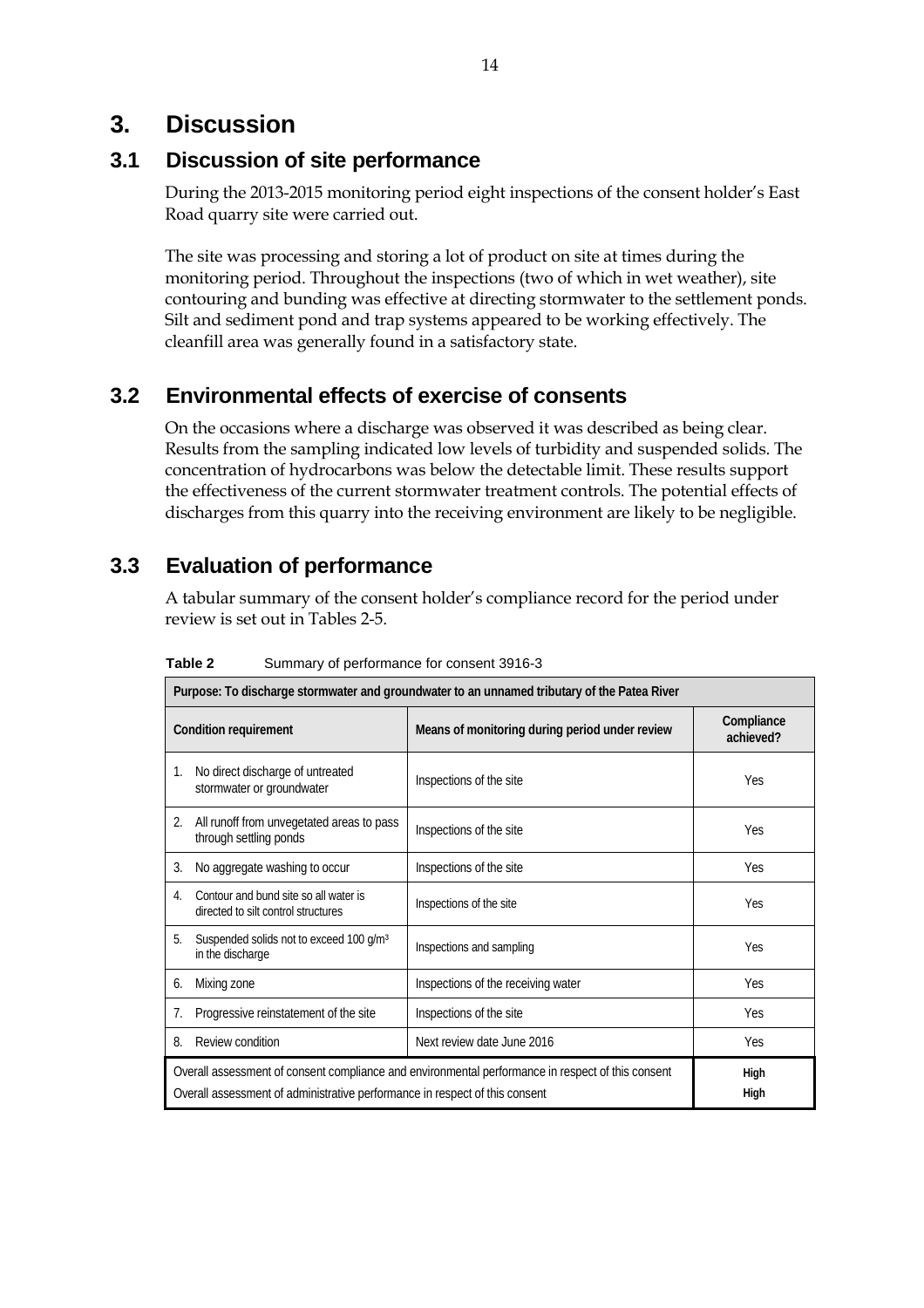| Purpose: To discharge stormwater into the 'Toko Wetland'                                                                                                                         |                            |                         |  |
|----------------------------------------------------------------------------------------------------------------------------------------------------------------------------------|----------------------------|-------------------------|--|
| Condition requirement<br>Means of monitoring during period under review                                                                                                          |                            | Compliance<br>achieved? |  |
| Settlement pond requirements<br>1.                                                                                                                                               | Inspections                | Yes                     |  |
| Stage development of quarry<br>2.                                                                                                                                                | Inspections                | Yes                     |  |
| Reinstatement of previous stages<br>3.                                                                                                                                           | Inspections                | Yes                     |  |
| Aggregate washing prohibited<br>4.                                                                                                                                               | Inspections                | Yes                     |  |
| Contouring and bunding<br>5.                                                                                                                                                     | Inspections                | Yes                     |  |
| Suspended solids limits for discharge<br>6.                                                                                                                                      | Sampling                   | Yes                     |  |
| No effects on receiving waters<br>7.                                                                                                                                             | Inspections                | Yes                     |  |
| Consent lapse<br>8.                                                                                                                                                              | N/A                        | N/A                     |  |
| Consent review<br>9.                                                                                                                                                             | Next review date June 2016 | N/A                     |  |
| Overall assessment of consent compliance and environmental performance in respect of this consent<br>Overall assessment of administrative performance in respect of this consent | High<br>High               |                         |  |

| Table 3 |  | Summary of performance for consent 7963-1 |  |  |
|---------|--|-------------------------------------------|--|--|
|---------|--|-------------------------------------------|--|--|

N/A = not applicable

### **Table 4** Summary of performance for consent 7964-1

| Purpose: To take and divert groundwater in the vicinity of the Patea River and the 'Toko Wetland' incidental to quarrying<br>activities                                                 |                                          |                         |  |
|-----------------------------------------------------------------------------------------------------------------------------------------------------------------------------------------|------------------------------------------|-------------------------|--|
| Means of monitoring during period under review<br>Condition requirement                                                                                                                 |                                          | Compliance<br>achieved? |  |
| Piezometer installation                                                                                                                                                                 | N/A                                      | N/A                     |  |
| Piezometer monitoring                                                                                                                                                                   | N/A                                      | N/A                     |  |
| Piezometer access<br>3.                                                                                                                                                                 | N/A                                      | N/A                     |  |
| Consent lapse<br>4.                                                                                                                                                                     | N/A                                      | N/A                     |  |
| Consent review<br>5.                                                                                                                                                                    | N/A – conditions currently being amended | N/A                     |  |
| Overall assessment of consent compliance and environmental performance in respect of this consent<br>N/A<br>Overall assessment of administrative performance in respect of this consent |                                          |                         |  |

N/A = not applicable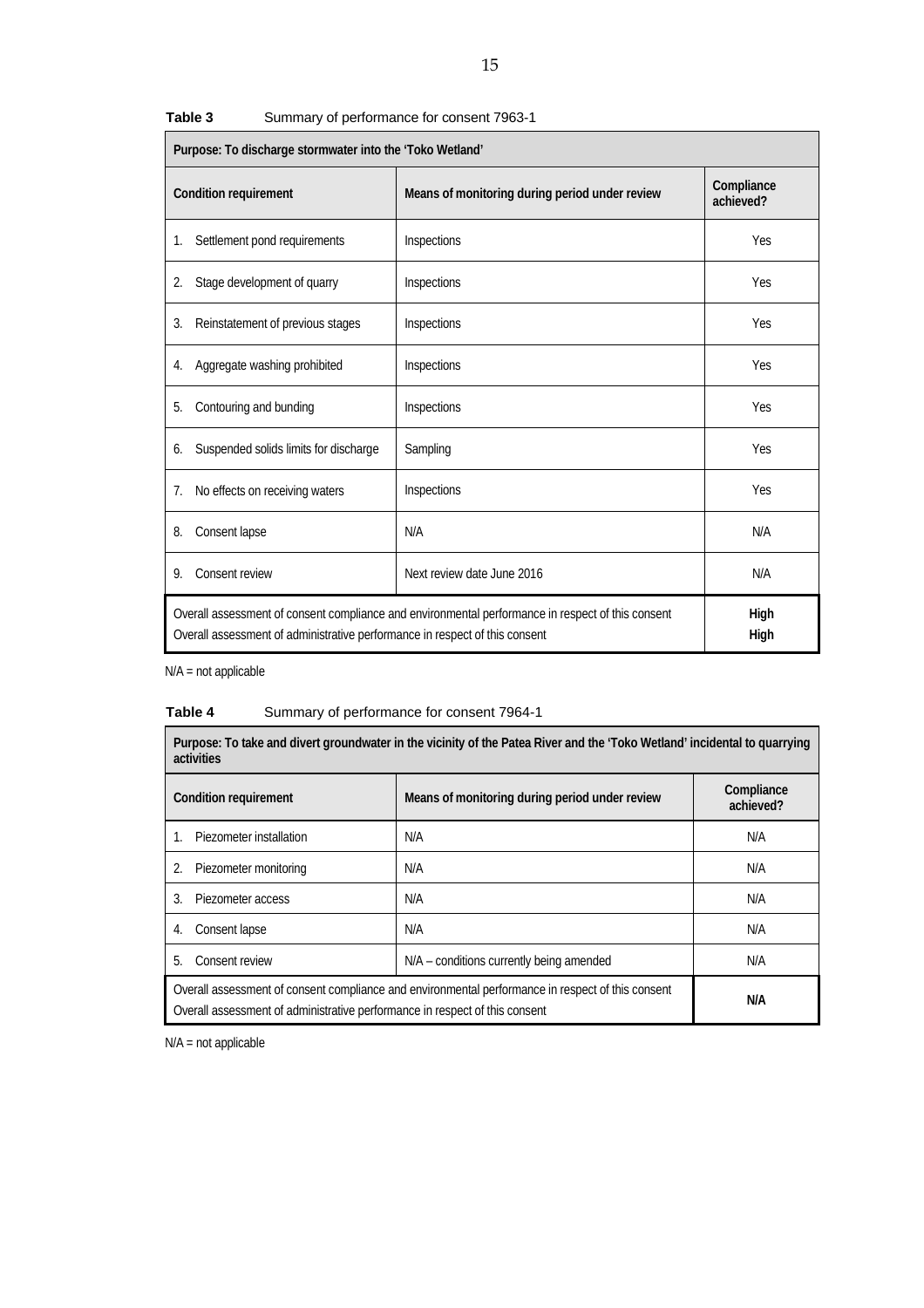| Purpose: To discharge cleanfill to land                                                 |                                                                                                                                                                                                  |                         |  |
|-----------------------------------------------------------------------------------------|--------------------------------------------------------------------------------------------------------------------------------------------------------------------------------------------------|-------------------------|--|
| <b>Condition requirement</b>                                                            | Means of monitoring during period under review                                                                                                                                                   | Compliance<br>achieved? |  |
| Operations in accordance with<br>6.<br>information submitted on application             | Site inspections                                                                                                                                                                                 | Yes                     |  |
| Specified cleanfill materials discharged<br>7.<br>only                                  | Cleanfill inspections, site manager to monitor external<br>material contributed to cleanfill                                                                                                     | Yes                     |  |
| Contaminants prohibited to enter/ be<br>8.<br>combined with cleanfill                   | Cleanfill inspections                                                                                                                                                                            | <b>Yes</b>              |  |
| Consent holder to check with Council if<br>9.<br>unsure that the material is authorised | Discussion with consent holder/ site manager                                                                                                                                                     | Yes                     |  |
| 10. Discharge shall not contaminate<br>surface water or groundwater                     | Site inspections                                                                                                                                                                                 | Yes                     |  |
| 11. Maintain silt structures                                                            | Site inspections and discuss with manager                                                                                                                                                        | Yes                     |  |
| 12. Maintain drains to minimise<br>stormwater and ponding                               | Site inspections and discuss with manager                                                                                                                                                        | Yes                     |  |
| 13. Maintain and adhere to a cleanfill<br>management plan                               | Received                                                                                                                                                                                         | Yes                     |  |
| 14. Adopt best practicable option to<br>prevent/minimise effect on<br>environment       | Site inspection and discussion with site manager                                                                                                                                                 | Yes                     |  |
| 15. Discharge site to be stabilised and<br>revegetated on cessation of operations       | N/A                                                                                                                                                                                              | N/A                     |  |
| 16. Consent review                                                                      | Next review date June 2016                                                                                                                                                                       | N/A                     |  |
|                                                                                         | Overall assessment of consent compliance and environmental performance in respect of this consent<br>High<br>High<br>Overall assessment of administrative performance in respect of this consent |                         |  |

**Table 5** Summary of performance for consent 6505-1

N/A = not applicable

During the year, the Company demonstrated a high level of environmental and administrative performance with the resource consents as defined in Section 1.1.4.

## **3.4 Recommendations from the 2011-2013 Biennial Report**

In the 2011-2013 Biennial Report, it was recommended:

1. THAT monitoring of discharges from the Burgess & Crowley quarry site in 2013- 2015 continue at the same level as in 2011-2013.

## **3.5 Alterations to monitoring programmes for 2015-2017**

In designing and implementing the monitoring programmes for air/water discharges in the region, the Council has taken into account the extent of information made available by previous authorities, its relevance under the RMA, its obligations to monitor emissions/discharges and effects under the RMA, and report to the regional community. The Council also takes into account the scope of assessments required at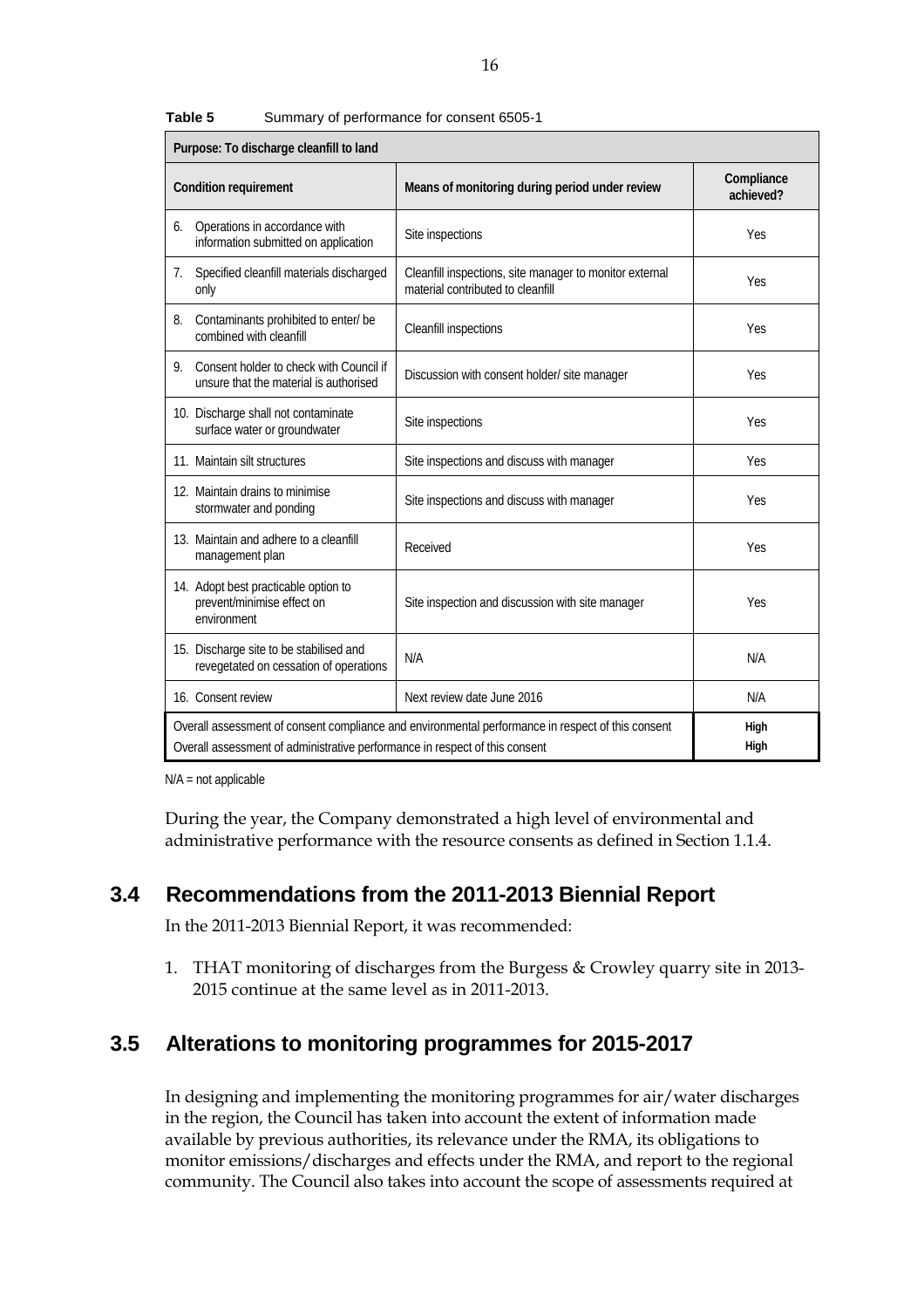the time of renewal of permits, and the need to maintain a sound understanding of industrial processes within Taranaki emitting to the atmosphere/discharging to the environment.

It is proposed that for 2015-2017 the monitoring programme remains unchanged from that of 2013-2015.

## **3.6 Exercise of optional review of consent**

Resource consents 7963-1, 7964-1 and 6505-1 all provide for an optional review of the consent in June 2016. Conditions nine, five and sixteen of the respective consents allow the Council to review the consent, if there are grounds that the current conditions are inadequate to deal with any adverse effects on the environment arising from the exercise of this consent.

Based on the results of monitoring in the year under review, and in previous years as set out in earlier annual compliance monitoring reports, it is considered that there are no grounds that require a review to be pursued or grounds to exercise the review option. Resource consent 7964-1 is already undergoing a process in which the special conditions will be amended.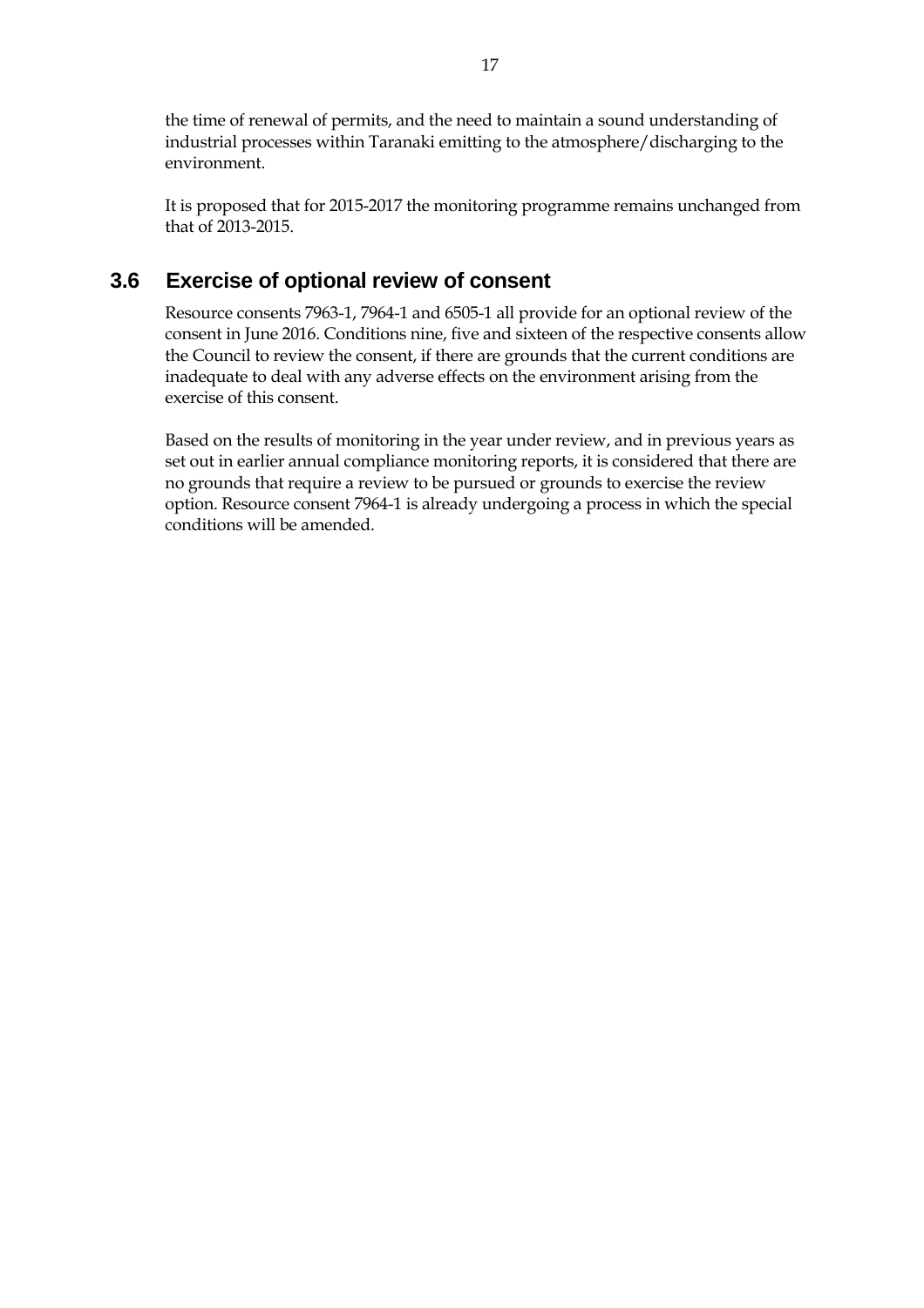# **4. Recommendations**

- 1. THAT monitoring of consented activities at the Company's East Road quarry in the 2015-2017 period continues at the same level as in 2013-2015.
- 2. THAT the option for a review of resource consents in June 2016, not be exercised, on the grounds that the current conditions are adequate to deal with adverse effects on the environment arising from exercise of the consents.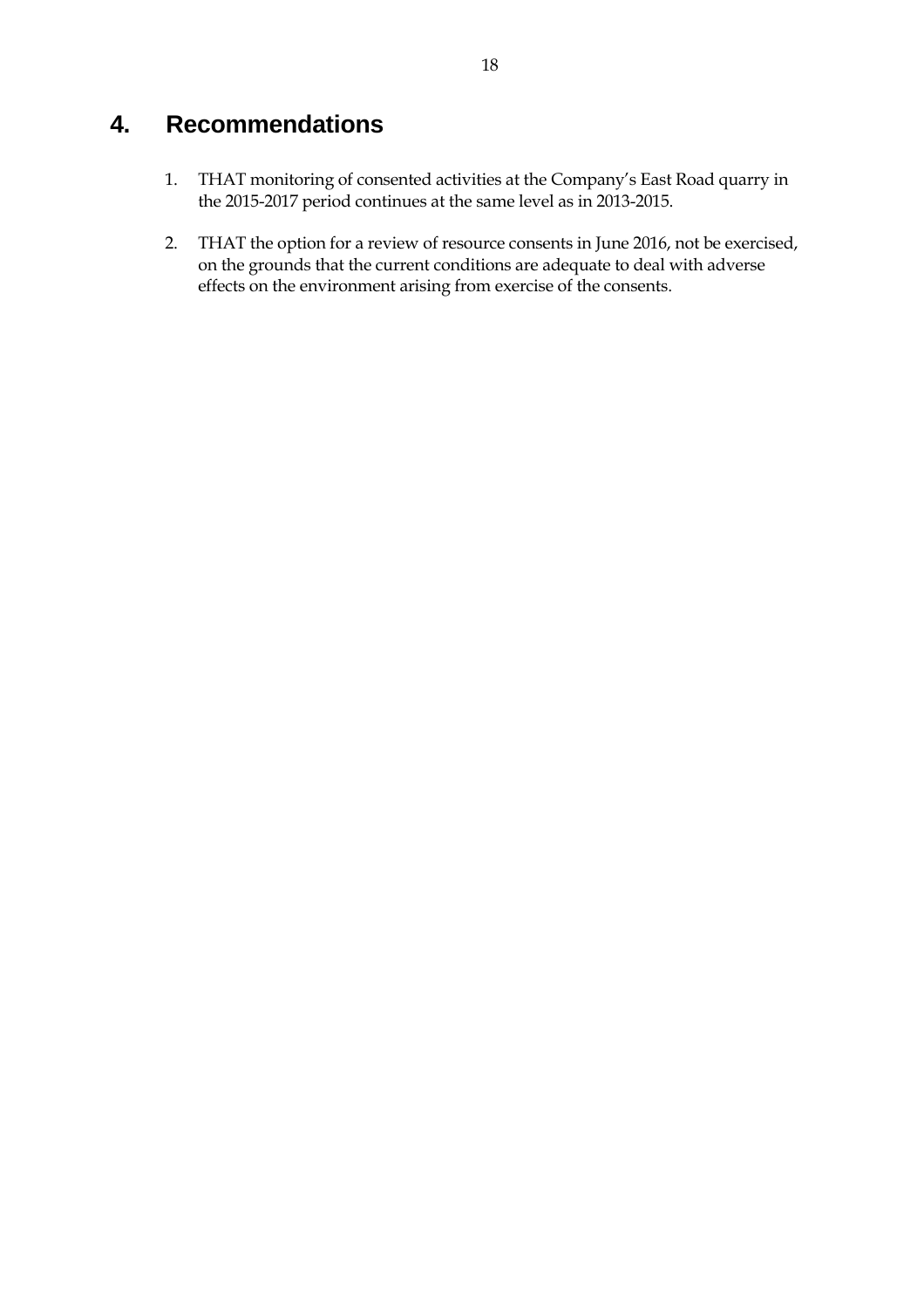# **Glossary of common te**r**ms and abbreviations**

The following abbreviations and terms may be used within this report:

| Biomonitoring<br>Bund<br>Conductivity | Assessing the health of the environment using aquatic organisms.<br>A wall around a tank to contain its contents in the case of a leak.<br>An indication of the level of dissolved salts in a sample, usually measured<br>at 20°C and expressed in mS/m. |
|---------------------------------------|----------------------------------------------------------------------------------------------------------------------------------------------------------------------------------------------------------------------------------------------------------|
| Fresh                                 | Elevated flow in a stream, such as after heavy rainfall.                                                                                                                                                                                                 |
| $g/m^3$                               | Grammes per cubic metre, and equivalent to milligrammes per litre<br>$(mg/L)$ . In water, this is also equivalent to parts per million (ppm), but<br>the same does not apply to gaseous mixtures.                                                        |
| IR                                    | Incident Register.                                                                                                                                                                                                                                       |
| 1/s                                   | Litres per second.                                                                                                                                                                                                                                       |
| Mixing zone                           | The zone below a discharge point where the discharge is not fully mixed                                                                                                                                                                                  |
|                                       | with the receiving environment. For a stream, conventionally taken as a                                                                                                                                                                                  |
|                                       | length equivalent to 7 times the width of the stream at the discharge                                                                                                                                                                                    |
|                                       | point.                                                                                                                                                                                                                                                   |
| <b>NTU</b>                            | Nephelometric Turbidity Unit, a measure of the turbidity of water.                                                                                                                                                                                       |
| pH                                    | A numerical system for measuring acidity in solutions, with 7 as neutral.                                                                                                                                                                                |
|                                       | Numbers lower than 7 are increasingly acidic and higher than 7 are                                                                                                                                                                                       |
|                                       | increasingly alkaline. The scale is logarithmic i.e. a change of 1 represents                                                                                                                                                                            |
|                                       | a ten-fold change in strength. For example, a pH of 4 is ten times more<br>acidic than a pH of 5.                                                                                                                                                        |
| Physicochemical                       | Measurement of both physical properties(e.g. temperature, clarity,                                                                                                                                                                                       |
|                                       | density) and chemical determinants (e.g. metals and nutrients) to<br>characterise the state of an environment.                                                                                                                                           |
| Resource consent                      | Refer Section 87 of the RMA. Resource consents include land use consents                                                                                                                                                                                 |
|                                       | (refer Sections 9 and 13 of the RMA), coastal permits (Sections 12, 14 and                                                                                                                                                                               |
|                                       | 15), water permits (Section 14) and discharge permits (Section 15)                                                                                                                                                                                       |
| <b>RMA</b>                            | Resource Management Act 1991 and subsequent amendments.                                                                                                                                                                                                  |
| SS                                    | Suspended solids.                                                                                                                                                                                                                                        |
| Temp                                  | Temperature, measured in °C.                                                                                                                                                                                                                             |
| Turb                                  | Turbidity, expressed in NTU.                                                                                                                                                                                                                             |
| UI                                    | Unauthorised Incident - an event recorded by the Council on the basis                                                                                                                                                                                    |
|                                       | that it had potential or actual environmental consequences that may                                                                                                                                                                                      |
|                                       | represent a breach of a consent or provision in a Regional Plan.                                                                                                                                                                                         |

For further information on analytical methods, contact the Council's laboratory.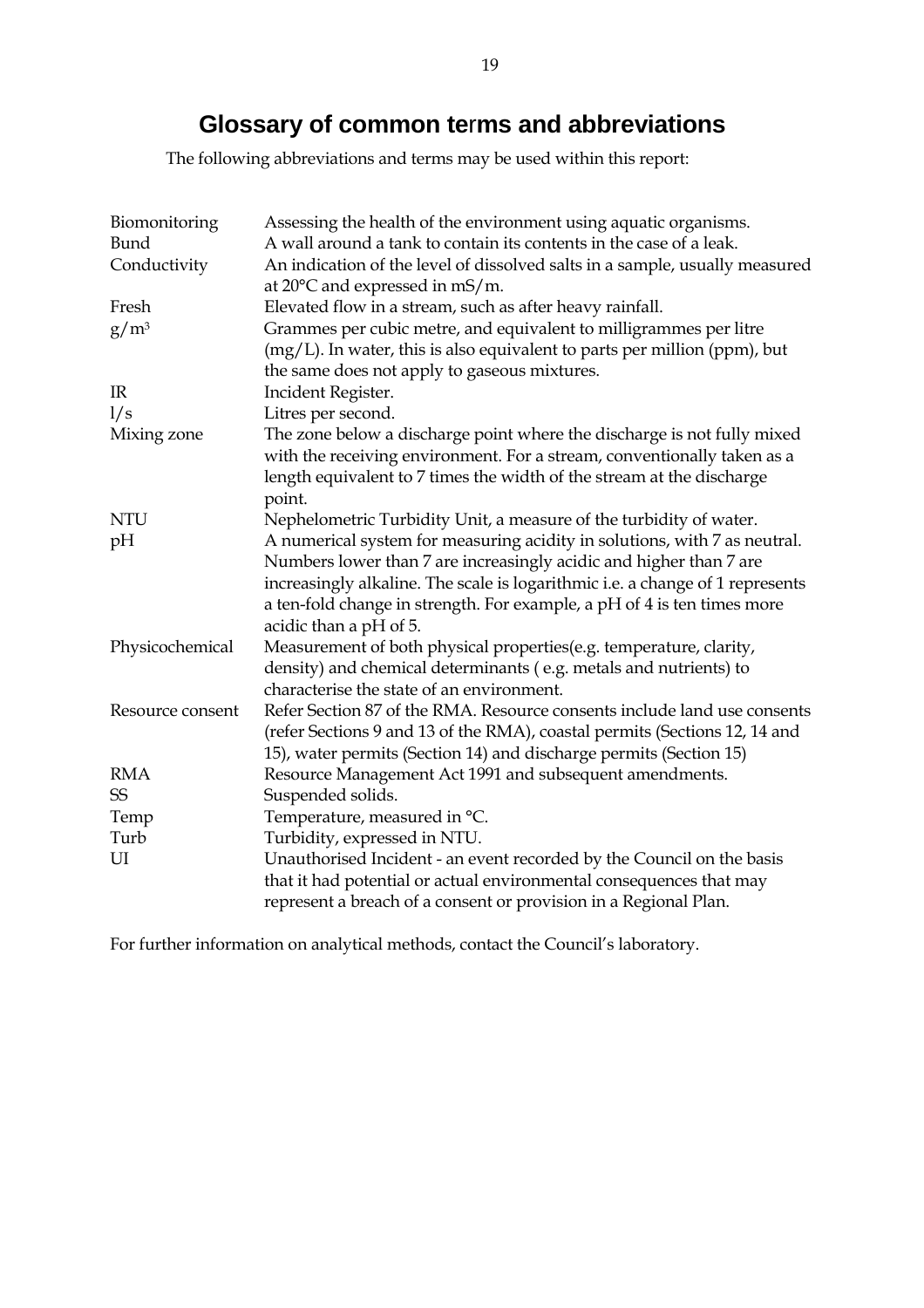# **Bibliography and references**

- Taranaki Regional Council, 1992: Regional Policy Statement Working Paper. Aggregate extraction in Taranaki. TRC Report.
- 1996 Quarries Monitoring Programme Annual Report 1995-96 Combined Quarries Limited, Victoria Road Stratford. Technical Report 96-15F
- 1997 Quarries Monitoring Programme Annual Report 1996-97 Combined Quarries Limited, Victoria Road Stratford. Technical Report 97-35
- 1998 Quarries Monitoring Programme Annual Report 1997-98 Combined Quarries Limited, Victoria Road Stratford. Technical Report 98-14
- 1999 Quarries Monitoring Programme Annual Report 1998-99 Burgess and Crowley Quarry, East Road, Toko. Technical Report 99-43
- Taranaki Regional Council, 2001: 'Burgess and Crowley Quarry Monitoring Programme Biennial Report 1999-2001.' Technical Report 01-75
- Taranaki Regional Council, 2003: 'Burgess and Crowley Quarry Monitoring Programme Biennial Report 2001-2003.' Technical Report 03-86
- Taranaki Regional Council, 2005: 'Burgess and Crowley Quarry Monitoring Programme Biennial Report 2003-2005.' Technical Report 05-33
- Taranaki Regional Council, 2007: 'Burgess and Crowley Quarry Monitoring Programme Biennial Report 2005-2007.' Technical Report 07-78
- Taranaki Regional Council, 2009: 'Burgess and Crowley Quarry Monitoring Programme Biennial Report 2007-2009.' Technical Report 09-73
- Taranaki Regional Council, 2011: 'Burgess and Crowley Quarry Monitoring Programme Biennial Report 2009-2011.' Technical Report 11-93
- Taranaki Regional Council, 2013: Burgess and Crowley Toko Quarry Monitoring Programme Biennial Report 2011-2013. Technical Report 13-78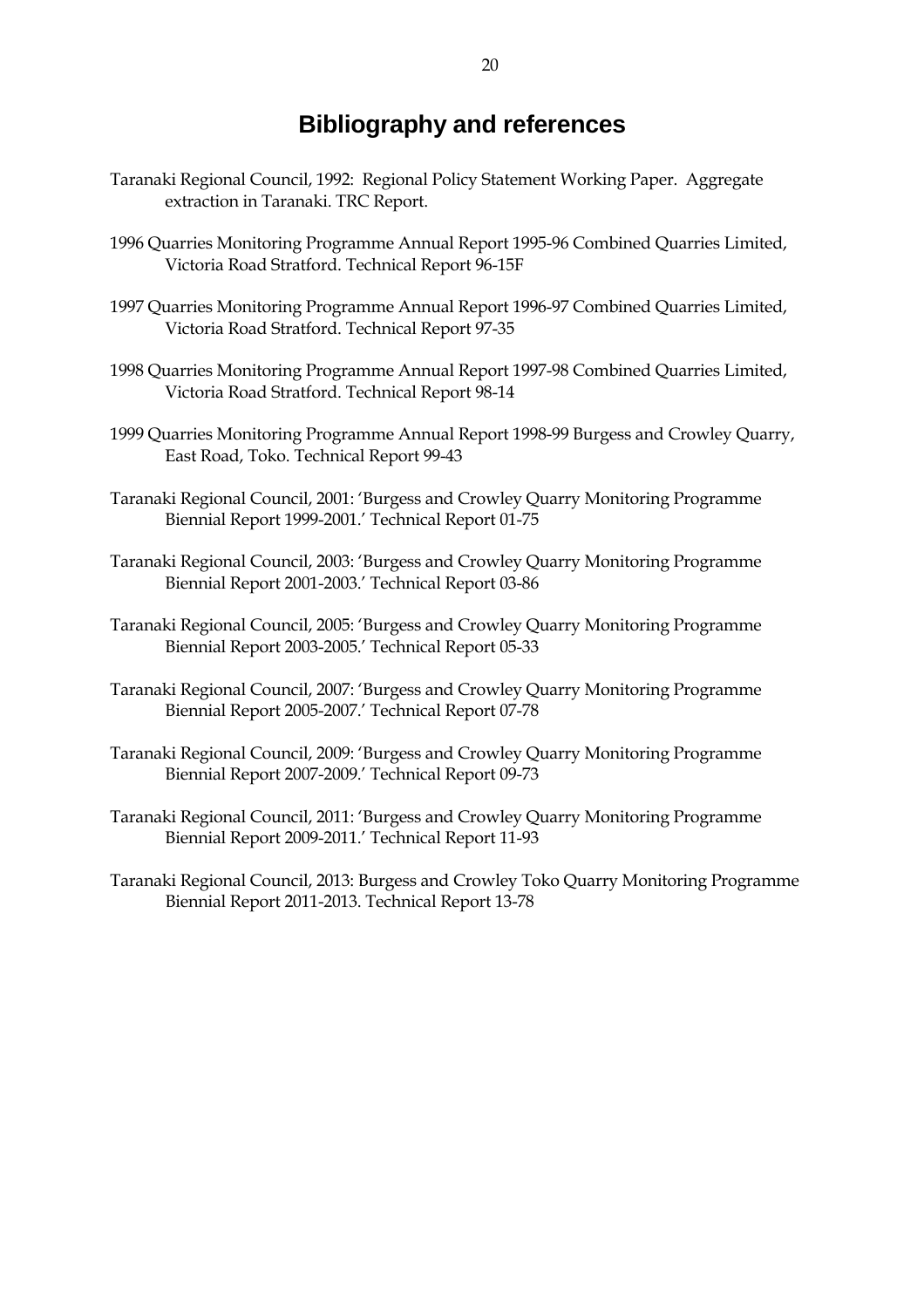# **Appendix I**

**Resource consents held by Burgess and Crowley Limited**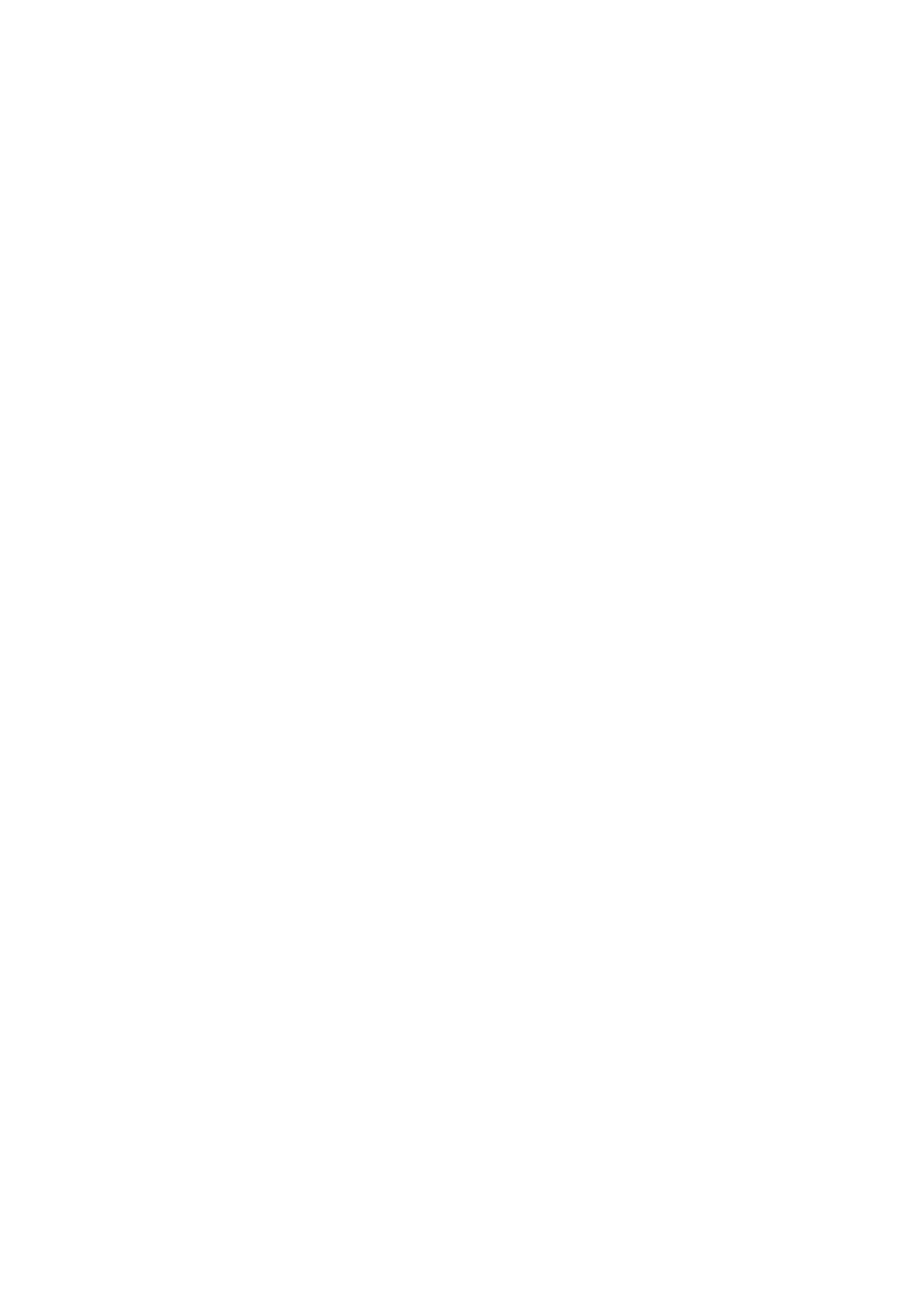### **Discharge Permit Pursuant to the Resource Management Act 1991 a resource consent is hereby granted by the Taranaki Regional Council**

| Name of                         | OW Burgess & TH Crowley Partnership                                                                       |
|---------------------------------|-----------------------------------------------------------------------------------------------------------|
| <b>Consent Holder:</b>          | [Owen Wayne Burgess & Thomas Harold Crowley]<br>P O Box 150<br><b>INGLEWOOD 4347</b>                      |
| <b>Consent Granted</b><br>Date: | 23 June 2010                                                                                              |
|                                 | <b>Conditions of Consent</b>                                                                              |
| <b>Consent Granted:</b>         | To discharge stormwater and groundwater seepage from                                                      |
|                                 | quarrying activities into an unnamed tributary of the Patea<br>River at or about (NZTM) 1717123E-5643515N |
| <b>Expiry Date:</b>             | 1 June 2028                                                                                               |
| Review Date(s):                 | June 2016, June 2022                                                                                      |
| Site Location:                  | East Road, Toko, Stratford                                                                                |
| Legal Description:              | Pt Lots 9 & 14 DP 141 Blk III Ngaere SD                                                                   |
| Catchment:                      | Patea                                                                                                     |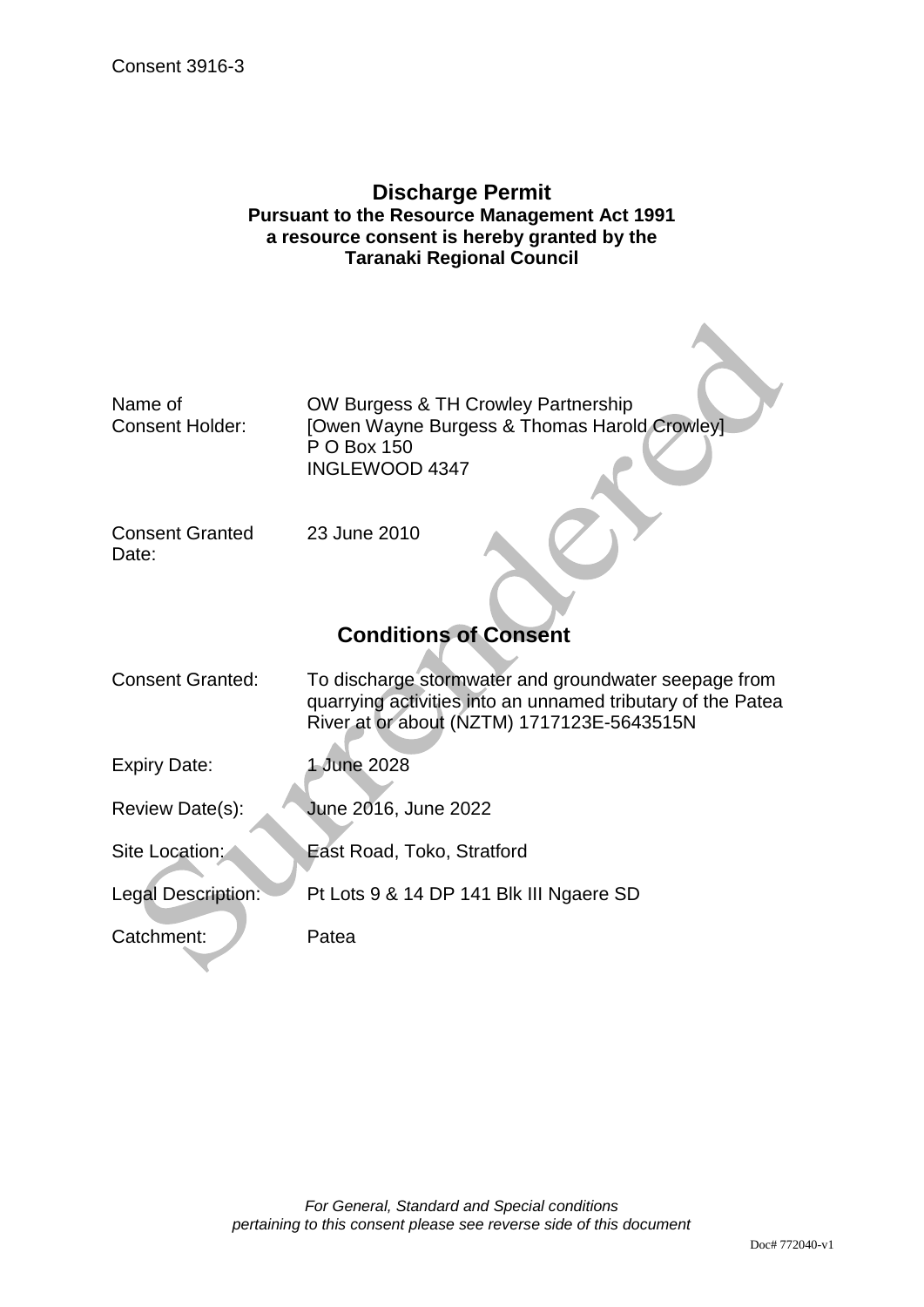### **General condition**

a. The consent holder shall pay to the Taranaki Regional Council [the Council] all the administration, monitoring and supervision costs of this consent, fixed in accordance to section 36 of the Resource Management Act.

#### **Special conditions**

- 1. That there shall be no direct discharge of untreated stormwater or groundwater from the quarry site into the unnamed tributary as a result of the exercise of this consent.
- 2. All runoff from any unvegetated area shall pass through settlement ponds or sediment traps with a minimum total capacity of;
	- a) 100 cubic metres for every hectare of exposed soil between 1 November to 30 April; and
	- b) 200 cubic metres for every hectare of exposed soil between 1 May to 31 October;

unless other sediment control measures that achieve an equivalent standard are agreed to by the Chief Executive of the Taranaki Regional Council.

- 3. This consent does not authorise discharge from any aggregate-washing.
- 4. That the active quarry site shall be contoured/bunded so that: all water generated in this area is directed to the silt control structures for treatment prior to discharge; and the flow of uncontaminated stormwater into this area is prevented, as far as is practicable.
- 5. The concentration of Suspended Solids shall not exceed 100 gm-3 in any discharge. This condition shall apply prior to the entry of any discharge into the receiving waters of the unnamed tributary of the Patea River, at the Council's designated sampling point **STW002029.**
- 6. After allowing for reasonable mixing within a mixing zone extending 10 metres downstream of the discharge point, the discharge shall not give rise to any of the following effects in the receiving waters of the unnamed tributary of the Patea River:
	- a) the production of any conspicuous oil or grease films, scums or foams, or floatable or suspended materials;
	- b) any conspicuous change in the colour or visual clarity;
	- c) any emission of objectionable odour;
	- d) the rendering of fresh water unsuitable for consumption by farm animals;
	- e) any significant adverse effects on aquatic life.
- 7. On cessation of quarrying operations the consent holder shall progressively reinstate the quarry site in a manner which ensures that the area of exposed, unvegetated earth, within the active quarry site is kept to a minimum at all times. This shall be undertaken to the satisfaction of the Chief Executive, Taranaki Regional Council.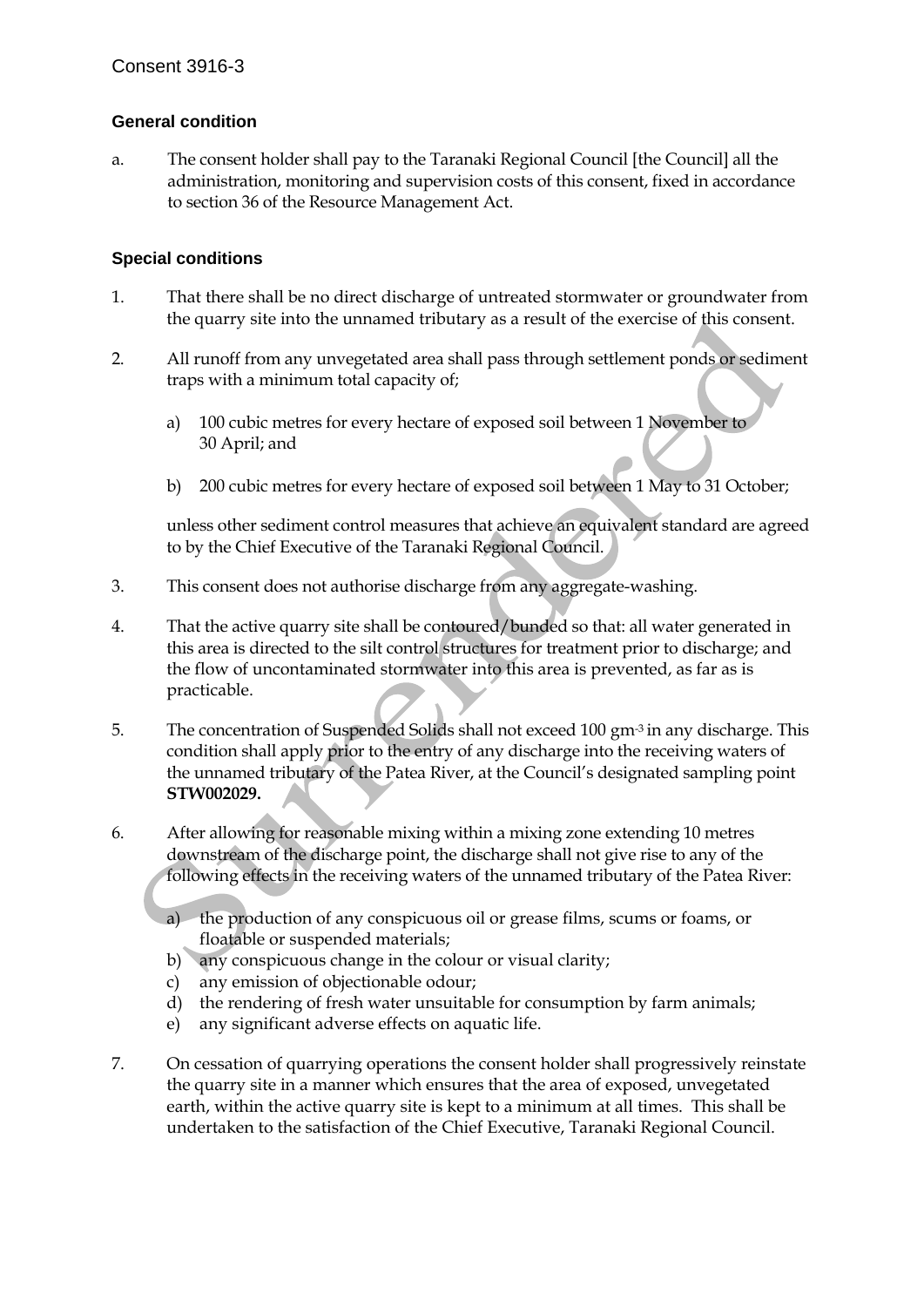#### Consent 3916-3

8. In accordance with section 128 and section 129 of the Resource Management Act 1991, the Taranaki Regional Council may serve notice of its intention to review, amend, delete or add to the conditions of this resource consent by giving notice of review during the month of June 2016 and/or June 2022, for the purpose of ensuring that the conditions are adequate to deal with any adverse effects on the environment arising from the exercise of this resource consent, which were either not foreseen at the time the application was considered or which it was not appropriate to deal with at the time.

| For and on behalf of<br>Taranaki Regional Council |
|---------------------------------------------------|
|                                                   |
| Director-Resource Management                      |
|                                                   |
|                                                   |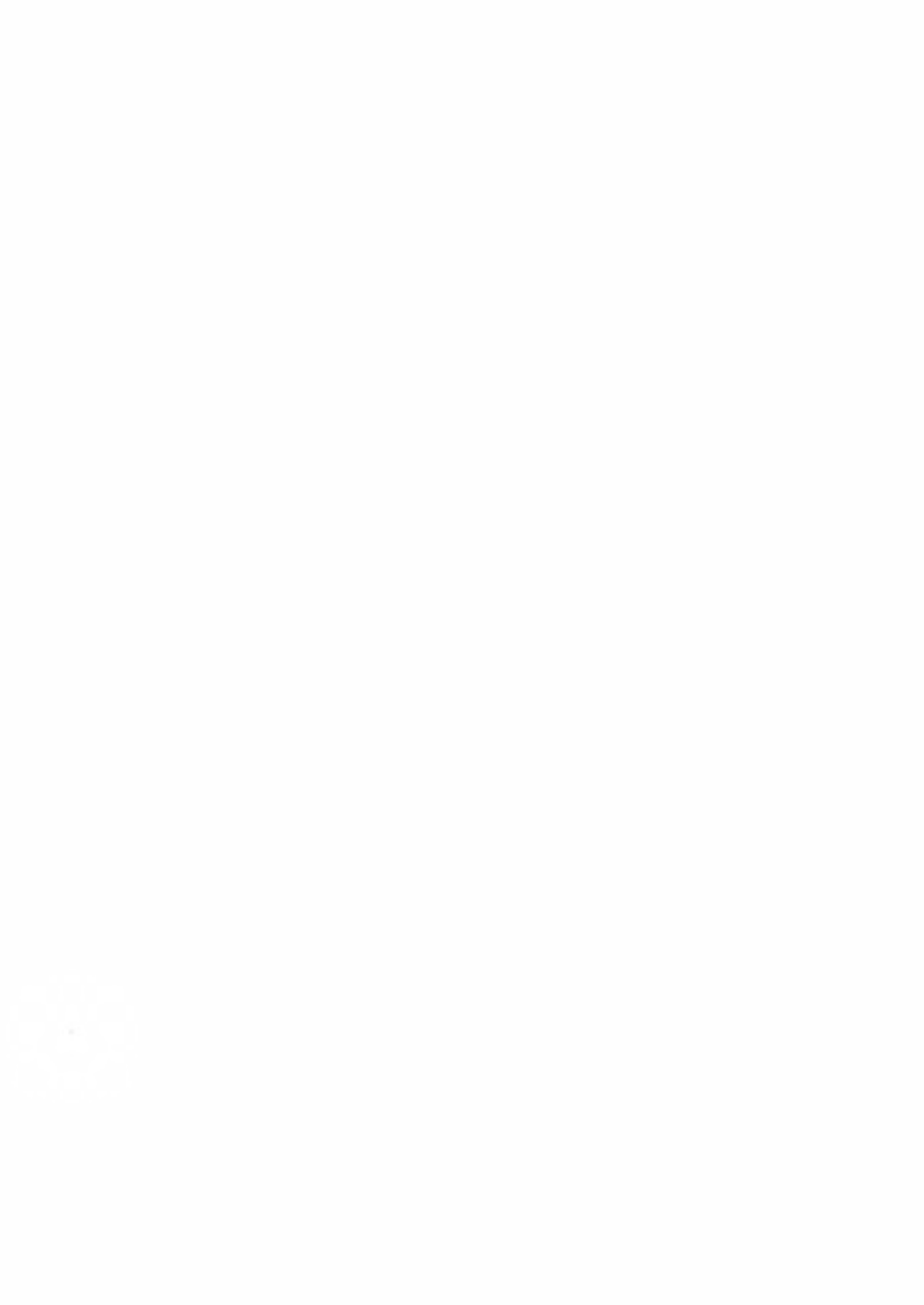## **Discharge Permit Pursuant to the Resource Management Act 1991 a resource consent is hereby granted by the Taranaki Regional Council**

| Name of<br><b>Consent Holder:</b> | <b>Burgess Crowley Partnership</b><br>P O Box 150<br>INGLEWOOD 4347 |
|-----------------------------------|---------------------------------------------------------------------|
|                                   |                                                                     |

- Decision Date: 10 September 2012
- **Commencement** Date: 10 September 2012

# **Conditions of Consent**

| <b>Consent Granted:</b> | To discharge stormwater from a quarry site into the 'Toko<br>Wetland' in the Patea River catchment at or about (NZTM)<br>1717192E-5643348N |
|-------------------------|--------------------------------------------------------------------------------------------------------------------------------------------|
| <b>Expiry Date:</b>     | 1 June 2028                                                                                                                                |
| Review Date(s):         | June 2014, June 2016, June 2019, June 2022                                                                                                 |
| Site Location:          | 526 East Road, Stratford (Property Lessee: C Johnstone)                                                                                    |
| Legal Description:      | Pt Lot 14 DP 141 (Discharge source and site)                                                                                               |
| Catchment:              | Patea                                                                                                                                      |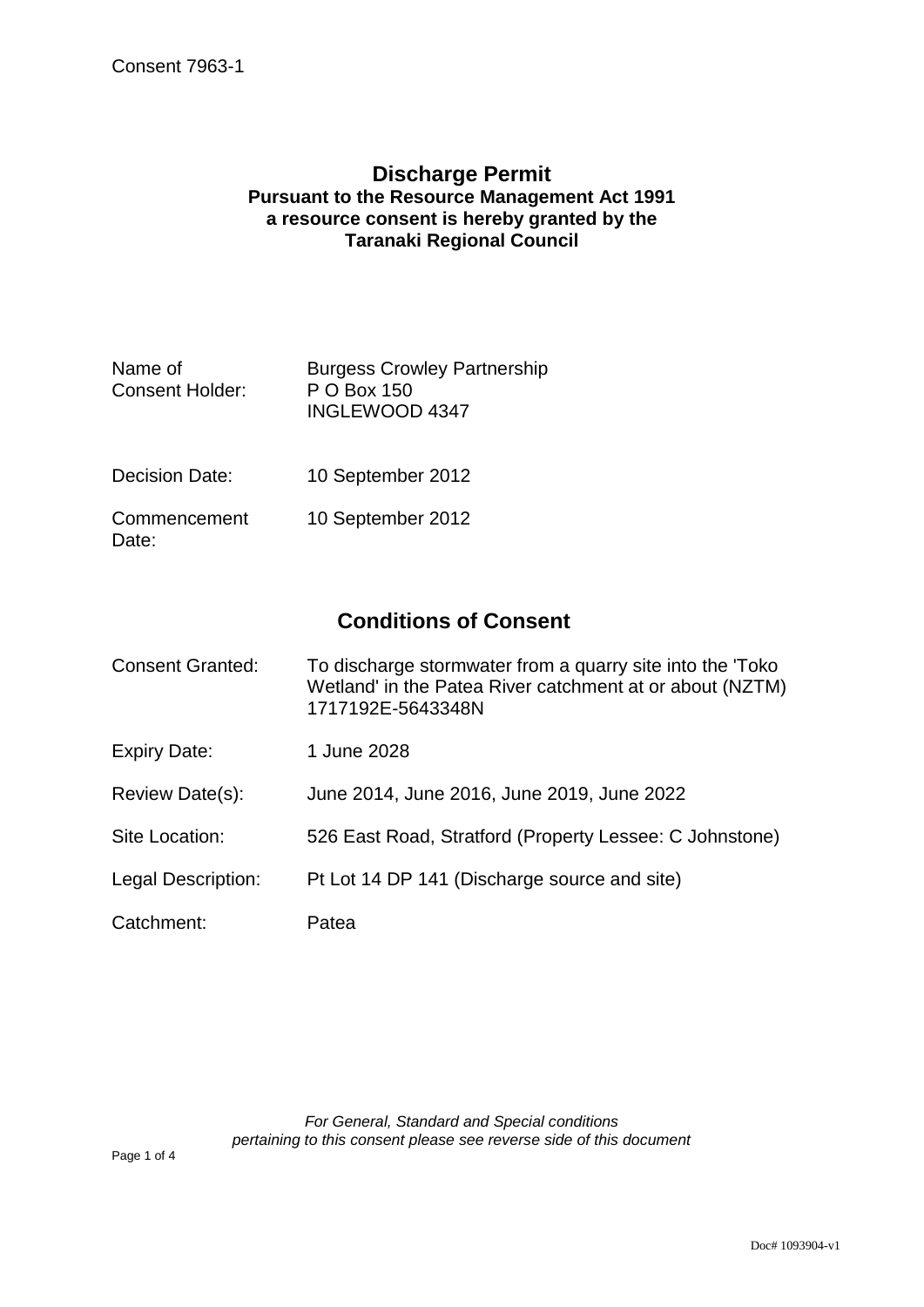#### **General condition**

a. The consent holder shall pay to the Taranaki Regional Council all the administration, monitoring and supervision costs of this consent, fixed in accordance with section 36 of the Resource Management Act 1991.

#### **Special conditions**

- 1. Any discharge from the quarry shall be treated in a settlement pond of no less that 6000 m3.
- 2. The consent holder shall ensure that the quarrying operations are implemented in progressive stages, with only one active area of the quarry being open at any one time. This shall be undertaken in accordance with the details provided in the map and table attached as Appendix 2.
- 3. Within 3 months of the commencement of work on any new stage of the quarrying operations, the consent holder shall ensure that the previous stage of quarrying operations is reinstated to the satisfaction of the Chief Executive, Taranaki Regional Council.
- 4. This consent does not authorise discharge from any aggregate washing.
- 5. The active quarry site shall be contoured and bunded so that all water in this area is directed to the settlement pond for treatment prior to discharge, and the flow of uncontaminated stormwater into this area is prevented, as far as is practicable.
- 6. The concentration of Suspended Solids shall not exceed 50 gm-3 in any discharge. This condition shall apply prior to the entry of any discharge into the receiving waters of the unnamed tributary of the Patea River, at the Taranaki Regional Council's designated sampling point **STW002029.**
- 7. After allowing for reasonable mixing within a mixing zone extending 10 metres downstream of the discharge point, the discharge shall not give rise to any of the following effects in the receiving waters of the unnamed tributary of the Patea River:
	- a) the production of any conspicuous oil or grease films, scums or foams, or floatable or suspended materials;
	- b) any conspicuous change in the colour or visual clarity;
	- c) any emission of objectionable odour;
	- d) the rendering of fresh water unsuitable for consumption by farm animals;
	- e) any significant adverse effects on aquatic life.
- 8. This consent shall lapse on 30 September 2017, unless the consent is given effect to before the end of that period or the Taranaki Regional Council fixes a longer period pursuant to section 125(1)(b) of the Resource Management Act 1991.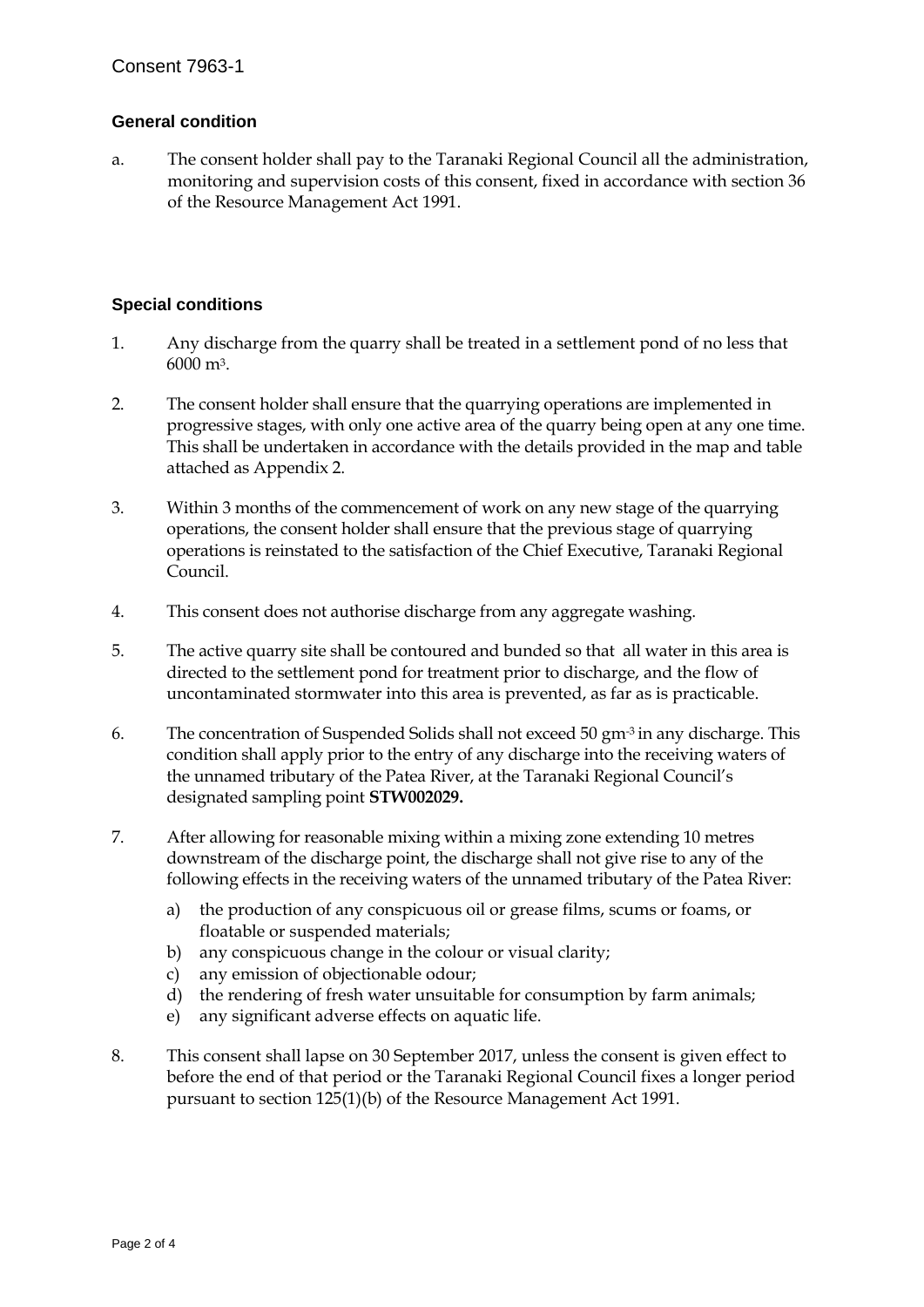#### Consent 7963-1

9. In accordance with section 128 and section 129 of the Resource Management Act 1991, the Taranaki Regional Council may serve notice of its intention to review, amend, delete or add to the conditions of this resource consent by giving notice of review during the month of June 2014 and/or June 2016 and/or June 2019 and/or June 2022, for the purpose of ensuring that the conditions are adequate to deal with any adverse effects on the environment arising from the exercise of this resource consent, which were either not foreseen at the time the application was considered or which it was not appropriate to deal with at the time.

Signed at Stratford on 10 September 2012

 For and on behalf of Taranaki Regional Council

 $\overline{\phantom{a}}$  , which is a set of the set of the set of the set of the set of the set of the set of the set of the set of the set of the set of the set of the set of the set of the set of the set of the set of the set of th

**Director-Resource Management**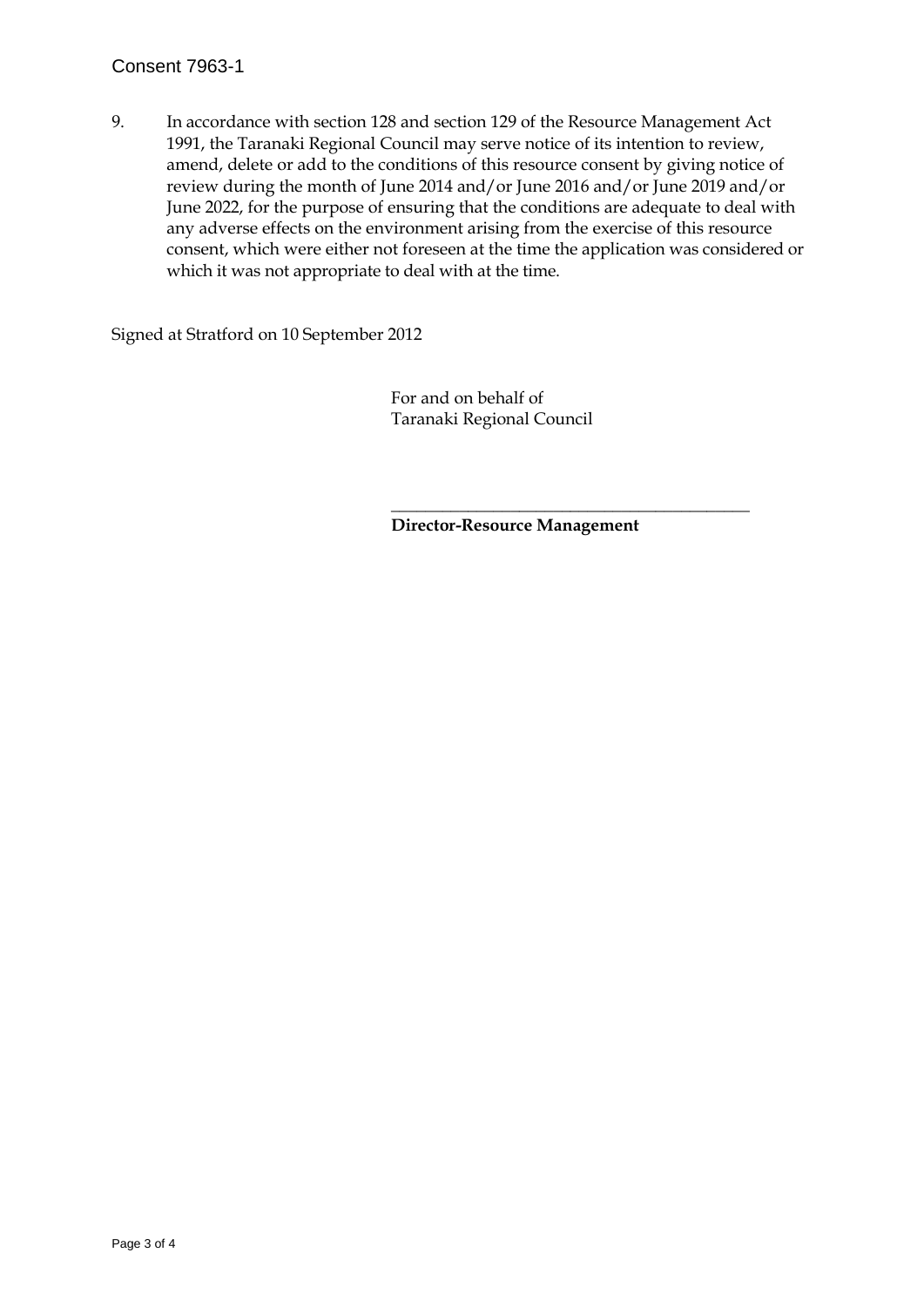# **Appendix 2 – Map and table showing the staged development of the Toko quarry**

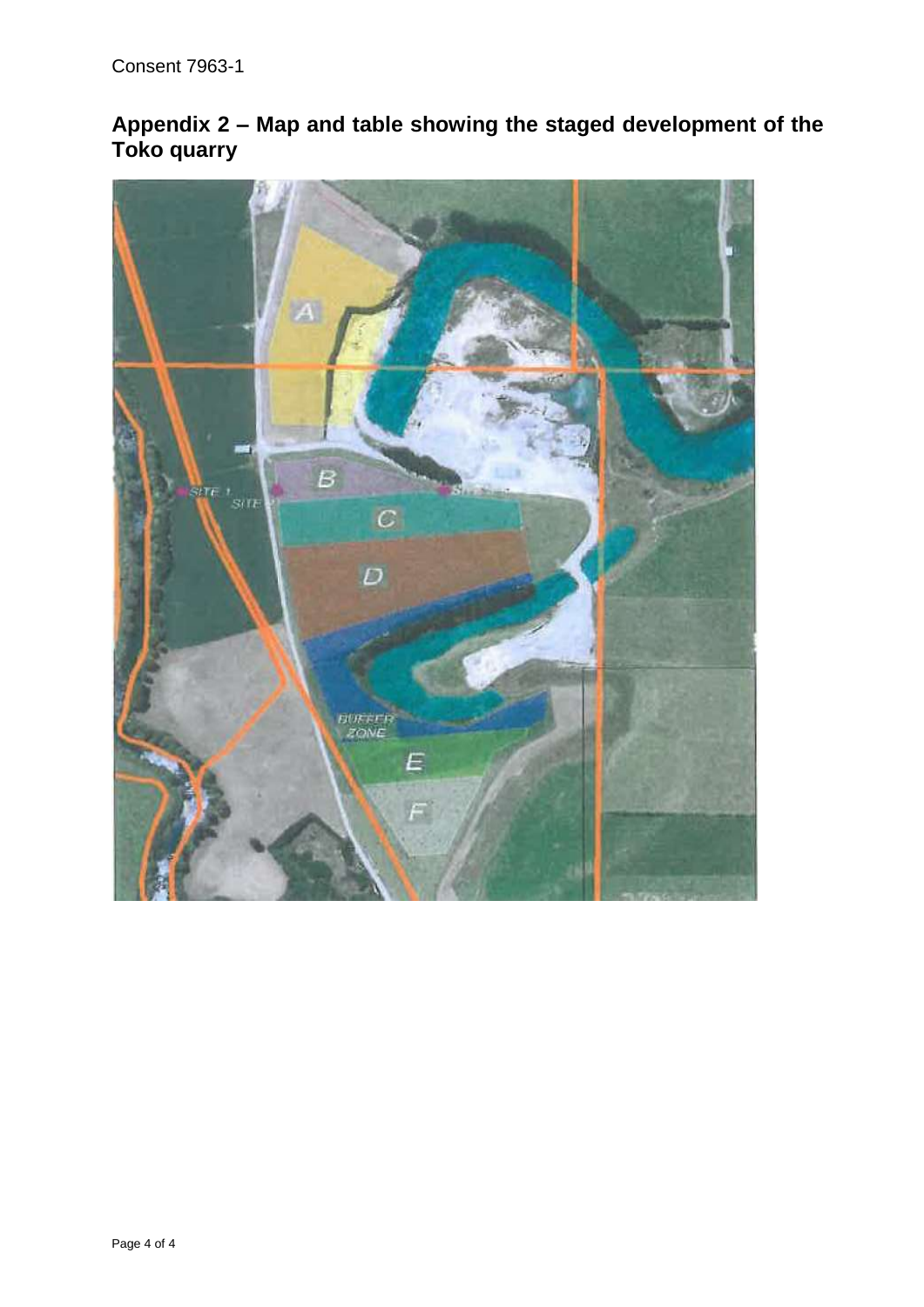## **Water Permit Pursuant to the Resource Management Act 1991 a resource consent is hereby granted by the Taranaki Regional Council**

| Name of<br>Consent Holder: | <b>Burgess Crowley Partnership</b><br>P O Box 150<br>INGLEWOOD 4347 |
|----------------------------|---------------------------------------------------------------------|
|                            |                                                                     |

- Decision Date: 10 September 2012
- **Commencement** Date: 10 September 2012

# **Conditions of Consent**

| <b>Consent Granted:</b> | To take and divert groundwater in the vicinity of the Patea<br>River and the 'Toko Wetland' incidental to quarrying<br>activities at or about (NZTM) 1717171E-5643429N |
|-------------------------|------------------------------------------------------------------------------------------------------------------------------------------------------------------------|
| <b>Expiry Date:</b>     | 1 June 2028                                                                                                                                                            |
| Review Date(s):         | June 2014, June 2016, June 2019, June 2022                                                                                                                             |
| Site Location:          | 526 East Road, Stratford (Property Lessee: C Johnstone)                                                                                                                |
| Legal Description:      | Pt Lot 14 DP 141 (Site of take)                                                                                                                                        |
| Catchment:              | Patea                                                                                                                                                                  |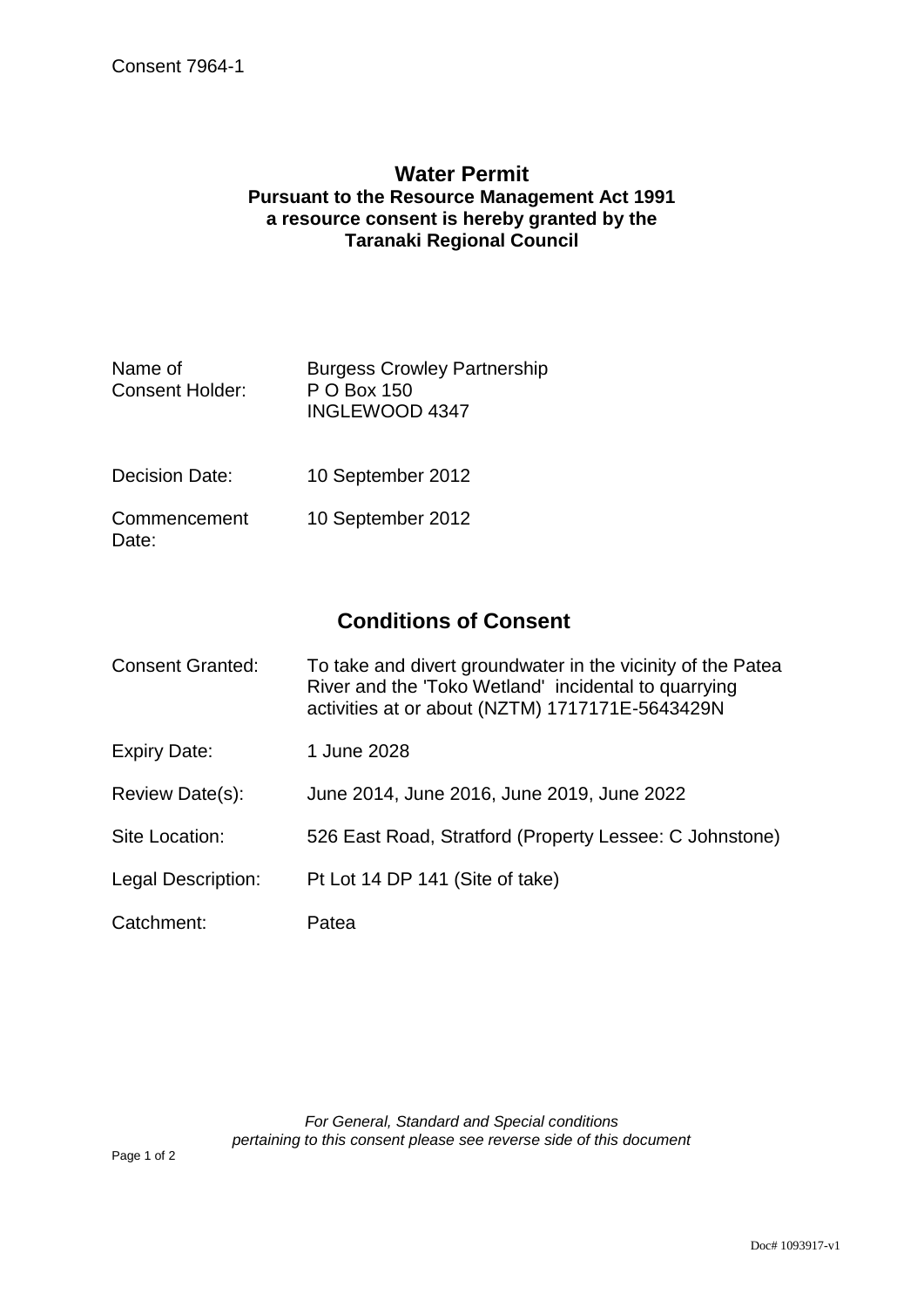#### **General condition**

a. The consent holder shall pay to the Taranaki Regional Council [the Council] all the administration, monitoring and supervision costs of this consent, fixed in accordance to section 36 of the Resource Management Act.

#### **Special conditions**

- 1. Within 3 months of the commencement of this consent, the consent holder shall, after consultation with the Chief Executive, Taranaki Regional Council, install, and thereafter maintain, a minimum of three piezometers. The piezometers shall be at locations that enable regular monitoring to determine the effect that any change in groundwater level, resulting from the exercise of this consent, may have on the Patea River and Toko Wetland. The cost of installing and maintaining the piezometers shall be borne by the consent holder.
- 2. The consent holder shall maintain a record of the water levels in the piezometers (to an accuracy of  $\pm$  10 mm) by recording the water levels and the date and time of the reading at monthly intervals. This record shall be provided to the Chief Executive, Taranaki Regional Council, no later than 31 July of each year, or earlier upon request.
- 3. The piezometers shall be accessible to Taranaki Regional Council officer's at all reasonable times for inspection.
- 4. This consent shall lapse on 30 September 2017, unless the consent is given effect to before the end of that period or the Taranaki Regional Council fixes a longer period pursuant to section 125(1)(b) of the Resource Management Act 1991.
- 5. In accordance with section 128 and section 129 of the Resource Management Act 1991, the Taranaki Regional Council may serve notice of its intention to review, amend, delete or add to the conditions of this resource consent by giving notice of review during the month of June 2014 and/or June 2016 and/or June 2019 and/or June 2022, for the purpose of ensuring that the conditions are adequate to deal with any adverse effects on the environment arising from the exercise of this resource consent, which were either not foreseen at the time the application was considered or which it was not appropriate to deal with at the time.

Signed at Stratford on 10 September 2012

 For and on behalf of Taranaki Regional Council

 $\overline{\phantom{a}}$  , which is a set of the set of the set of the set of the set of the set of the set of the set of the set of the set of the set of the set of the set of the set of the set of the set of the set of the set of th

**Director-Resource Management**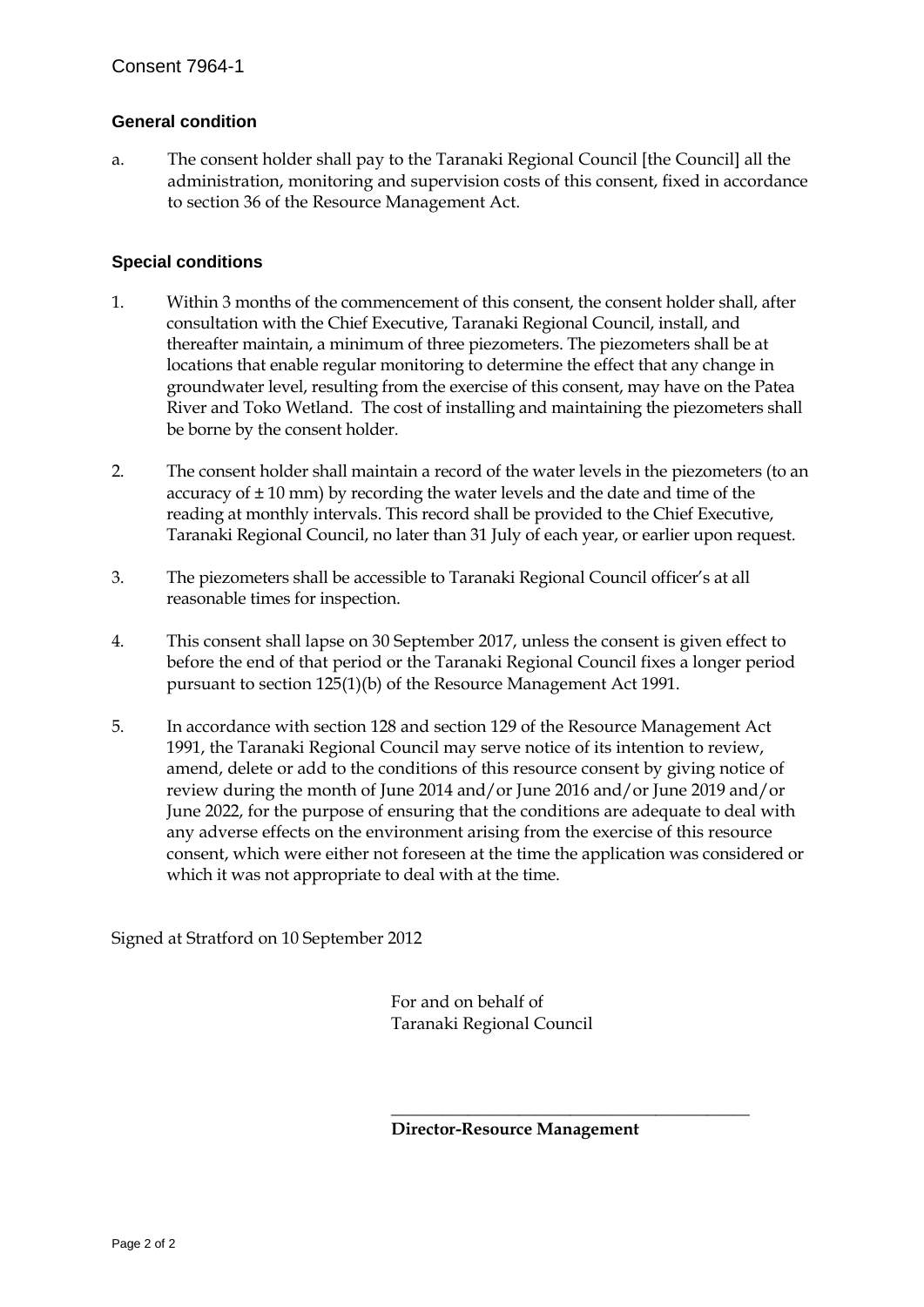Date:

## **Discharge Permit Pursuant to the Resource Management Act 1991 a resource consent is hereby granted by the Taranaki Regional Council**

| Name of<br><b>Consent Holder:</b> | P O Box 150<br>INGLEWOOD 4347 | OW Burgess & TH Crowley Partnership<br>[Owen Wayne Burgess & Thomas Harold Crowley] |
|-----------------------------------|-------------------------------|-------------------------------------------------------------------------------------|
| Decision Date:                    | 30 July 2010                  |                                                                                     |
| <b>Review Completed</b>           | 30 July 2010                  | [Granted: 15 December 2004]                                                         |

# **Conditions of Consent**

| <b>Consent Granted:</b> | To discharge cleanfill onto and into land for quarry<br>reinstatement purposes at or about (NZTM)<br>1717122E-5643560N |
|-------------------------|------------------------------------------------------------------------------------------------------------------------|
| Expiry Date:            | 1 June 2022                                                                                                            |
| Review Date(s):         | June 2010, June 2016                                                                                                   |
| Site Location:          | East Road, Toko, Stratford                                                                                             |
| Legal Description:      | Pt Lots 9 & 14 DP 141 Blk III Ngaere SD                                                                                |
| Catchment:              | Patea                                                                                                                  |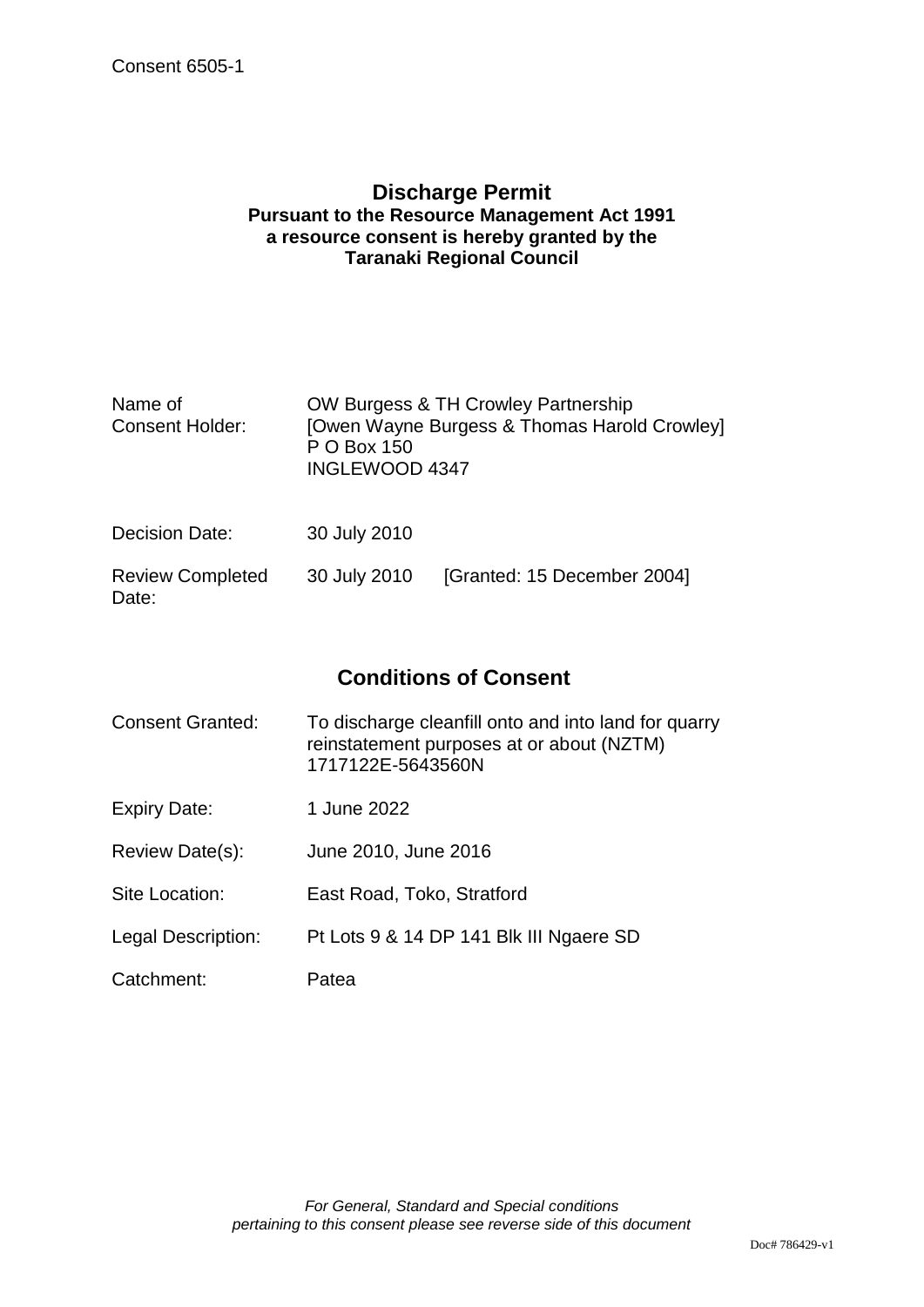### **General conditions**

- a. On receipt of a requirement from the Chief Executive, Taranaki Regional Council the consent holder shall, within the time specified in the requirement, supply the information required relating to the exercise of this consent.
- b. Unless it is otherwise specified in the conditions of this consent, compliance with any monitoring requirement imposed by this consent must be at the consent holder's own expense.
- c. The consent holder shall pay to the Council all required administrative charges fixed by the Council pursuant to section 36 in relation to:
	- i. the administration, monitoring and supervision of this consent; and
	- ii. charges authorised by regulations.

#### **Special conditions**

- 1. The exercise of this consent shall be undertaken in accordance with the documentation submitted in support of application 3439, but subject to the conditions of this consent. In the case of any contradiction between the documentation submitted in support of application 3439 and the conditions of this consent, the conditions of this consent shall prevail.
- 2. The contaminants to be discharged shall be limited to cleanfill and/or inert materials. For the purposes of this condition, "clean fill and inert materials" are defined as materials consisting of any concrete, cement or cement wastes, bricks, mortar, tiles [clay, ceramic or concrete], non-tanalised timber, porcelain, glass, gravels, boulders, shingles, fibreglass, plastics, sand, soils and clays, and/or tree stumps and roots, whether singly or in combination or mixture, or any other material [subject to conditions  $3 \& 5$ ] that when placed onto and into land will not render that land or any vegetation grown on that land toxic to vegetation or animals consuming vegetation.
- 3. The discharge of the following contaminants shall not occur: food wastes, paper and cardboard, grass clippings, garden wastes including but not limited to wastes containing foliage or other vegetation [other than tree stumps and roots as permitted under condition 2], textiles, steel, galvanised metals, construction materials containing paint or fillers or sealers or their containers, oils or greases or any liquids or sludges or their containers, any industrial process by-products other than as permitted under condition 2, any poisons or solvents or their containers, batteries, general domestic refuse not otherwise described, or any wastes with the potential to render land or any vegetation grown on the land toxic to vegetation or to animals consuming such vegetation.
- 4. If the consent holder is uncertain as to the acceptability or not of a certain material the consent holder shall obtain written approval from the Consents Manager, Taranaki Regional Council, prior to its discharge.
- 5. The discharge to land shall not result in any contaminant entering surface water or groundwater.